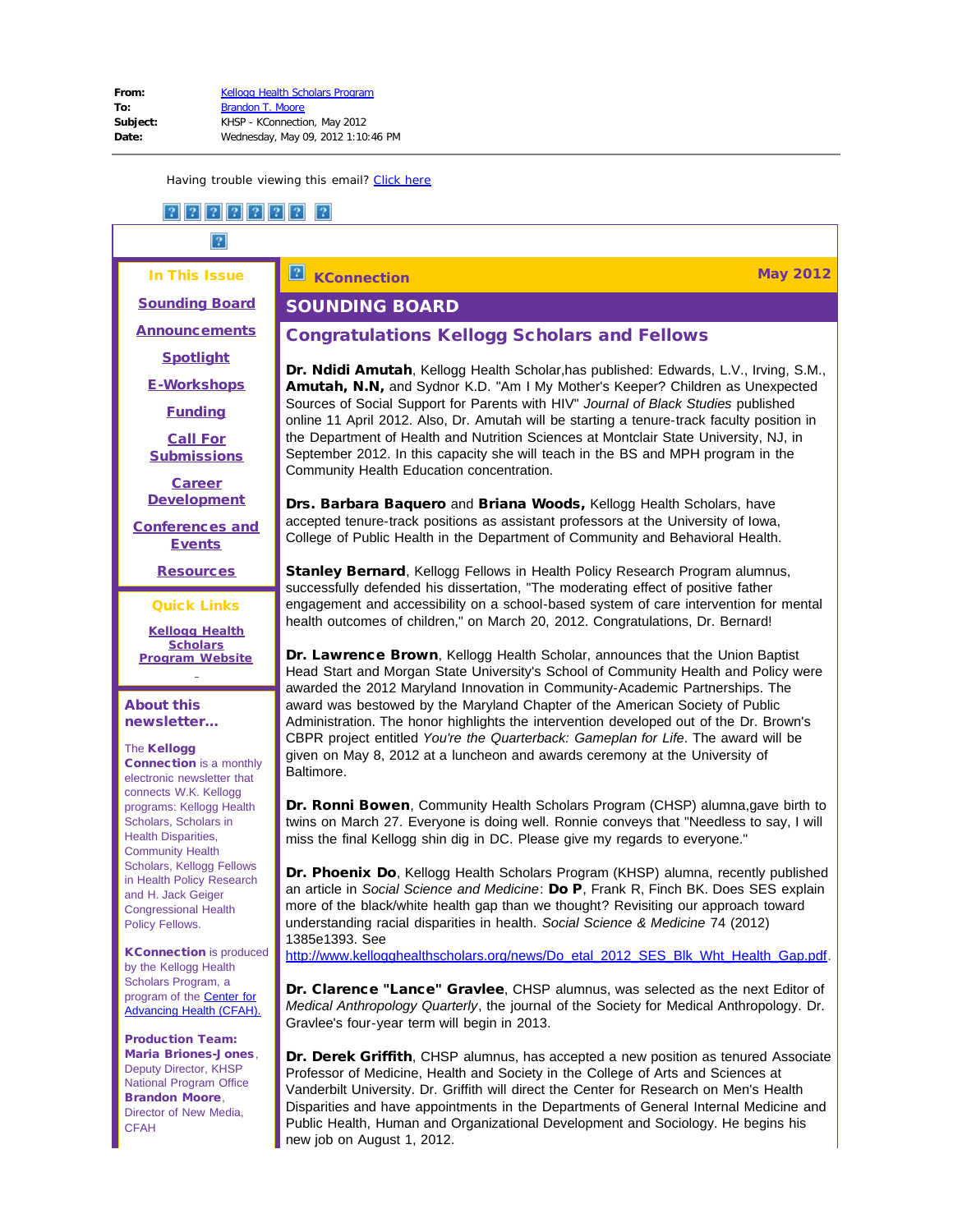#### Question?

Have you moved? Have you found a new job? Is there a research question you would like feedback on? Any recent publications? Do you have any experience or advice to share? Let us know! Email: [healthscholars@cfah.org](mailto:healthscholars@cfah.org)

#### Contributions:

To contribute information, resources or announcements to Kellogg Connection, e-mail [kconnection@cfah.org](mailto:kconnection@cfah.org).

#### <span id="page-1-0"></span>*Do We Have Your Most Updated Contact Information?*

Please update our files if your email or mailing address has changed or will change. We want to keep our Scholars network as up-to-date and wellconnected as possible! Please send any changes to **[mbjones@cfah.org](mailto:mbjones@cfah.org)** or [healthscholars@cfah.org](mailto:healthscholars@cfah.org).

Dr. Lovell Jones, KHSP University of Texas, M.D. Anderson Cancer Center site director, was named the winner of the Ruth Kirschstein Diversity in Science Award by the American Society for Biochemistry and Molecular Biology for his dedication to increasing the pipeline of minority scholars. See [http://www.asbmb.org/asbmbtoday/asbmbtoday\\_article.aspx?](http://r20.rs6.net/tn.jsp?e=001KfVOuv9ab0RbYRI_SyiJ-dOLPaG5GPATFa243x-0SJxzCAbsiC0ofwwgqrjvxmoIGBe6jkzDnY0NAwRHzMejwpNbizJ5Ms9sQJq9DKboSfjQ9o4lgEVT8Al73rhshgqTIEa5AiYsaXqhCQRQqiAyHCuMnfAtfVbnhOgI-n0UU-Z2vTqCTtL-r3o6H2Mpz6RR1kYywF132R8=) [id=16450#.T3x8dvbRKxU.email.](http://r20.rs6.net/tn.jsp?e=001KfVOuv9ab0RbYRI_SyiJ-dOLPaG5GPATFa243x-0SJxzCAbsiC0ofwwgqrjvxmoIGBe6jkzDnY0NAwRHzMejwpNbizJ5Ms9sQJq9DKboSfjQ9o4lgEVT8Al73rhshgqTIEa5AiYsaXqhCQRQqiAyHCuMnfAtfVbnhOgI-n0UU-Z2vTqCTtL-r3o6H2Mpz6RR1kYywF132R8=)

Dr. Simona Kwon, CHSP alumna, has two publications in the following special theme issue: Volume 6, Issue 1, Spring 2012 of the journal *Progress in Community Health Partnerships* (PCHP) is a theme issue focused on Asian American, Native Hawaiian and Pacific Islander health, developed in partnership with the Asian & Pacific Islander American Health Forum. Dr. Kwon mentions "Thanks to funding from the WK Kellogg Foundation, the issue is entirely free and open access." To access the complete issue, go to http://bit.ly/lk4Ooz or http://bit.ly/H3I7WG</u>. Dr. Kwon is first author on one article and senior author on a second article from this issue: "Developing the Community Empowered Research Training Program: Building Research Capacity for Community-Initiated and Community-Driven Research," pp. 43-52 | DOI: 10.1353/cpr.2012.0010 and "Role of Federal Policy in Building Research Infrastructure Among Emerging Minorities: The Asian American Experience,"pp. 83-93 | DOI: 10.1353/cpr.2012.0007.

Dr. Dawn Richardson, Kellogg Health Scholar, has accepted a position as Assistant Professor at the School of Community Health at Portland State University.

Dr. Kalahn Taylor-Clark, KHSP alumna, was interviewed by CFAH President and Founder Dr. Jessie Gruman on What's Engagement Now? Experts Discuss Emerging Challenges for the Prepared Patient Forum. See [http://bit.ly/HVdX9d.](http://r20.rs6.net/tn.jsp?e=001KfVOuv9ab0QGBQVH0BIE9mJ98nOb0jiCvwPfyYnx25T82MPyhUC2GEmeyhjbE3e-8TetUJsdmP9TOsHRYudz6L0IhQwb9Z-Hr7P5EhqR2ZOLcupuRWjJyoAdQzyN7aREQPpwE5YCE1J6fykJcyQPn6mSpDFuv6v5bTtWWFlEXNzeRgekq5Z7VKyCUA1HXvbn7JfAuBGY3JENtOCBD7oX0LMyVI9HQ9sD_ZcfS2_SYDSB2QHXObQutpo6nQBlSsaA)

Dr. Karen Kim Yeary, CHSP alumna, received tenure with promotion to Associate Professor at the College of Public Health at the University of Arkansas for Medical Sciences.

#### [back to top](#page-0-1)

## ANNOUNCEMENTS

<span id="page-1-1"></span>The 2012 KHSP Annual Meeting will be held June 6-8, 2012, at Hotel Palomar in Washington, DC.

Opportunity to disseminate your research findings -- The Center for Advancing Health's Health Behavior News Service (HBNS) is on the lookout for the latest research on health disparities and population health. HBNS looks to Kellogg Scholars (current and alums) and Fellows for original, health-related research such as randomized controlled trials, surveys and large pilot programs that bring attention to, explore causes of, and demonstrate interventions for health disparities. If a peer-reviewed journal has accepted your study for future publications, please email your manuscript or early draft to Marie Briones-Jones (mbiones@cfah.org) and Barbara Krimgold ([bkrimgold@cfah.org\)](mailto:bkrimgold@cfah.org). Barbara and Marie will share it with Kelly Malcom, HBNS editor, to see if your study fits the news service niche.

#### [back to top](#page-0-1)

## SPOTLIGHT ON KELLOGG SCHOLARS NETWORK

Meet Kellogg Health Scholars Program alumna, Yvonne Owens Ferguson, PhD... Dr. Yvonne Owens Ferguson is a Public Health Analyst at the U.S. Department of Health and Human Services (HHS), Health Resources and Services Administration (HRSA) Bureau of Health Professions (BHPr). Dr. Ferguson works in the Division of Workforce and Performance Management where she supports the Bureau's program evaluation and performance measures efforts of over 40 health professions training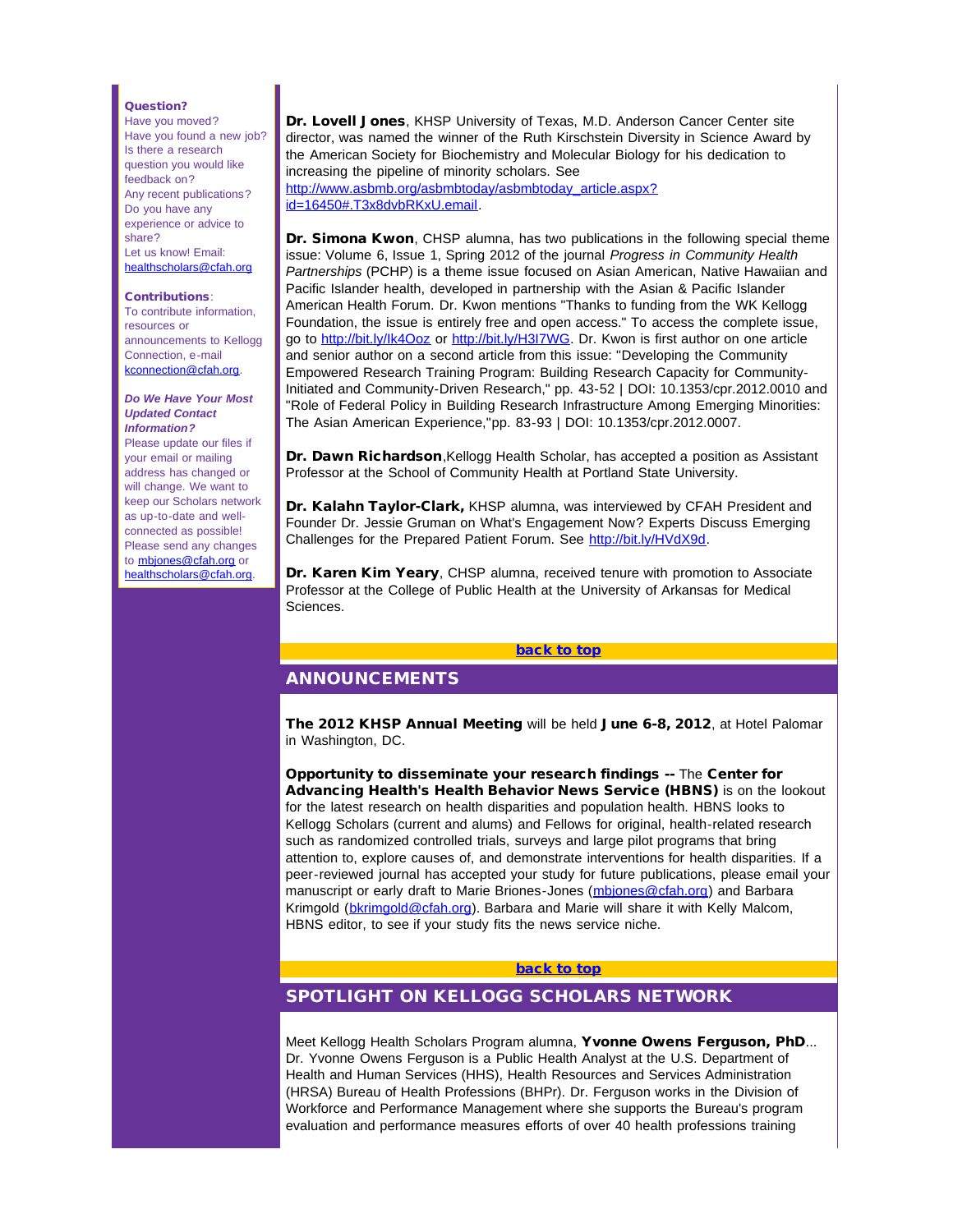programs. Dr. Ferguson completed a PhD in Health Behavior and Health Education, with a certificate in International Development, at the University of North Carolina Gillings School of Global Public Health in 2006. She earned her MPH in the same department in 1999 and holds a BS in Biology from Spelman College.

Dr. Ferguson's primary research and policy interests focus on eliminating HIV/AIDS health disparities among people of African descent in sub-Saharan Africa and the United States. For her dissertation research, Dr. Ferguson conducted a process evaluation to assess nurses' implementation of an infant feeding counseling protocol delivered to HIVinfected mothers within the context of an HIV/AIDS clinical trial in Lilongwe, Malawi. As a 2008-2010 Kellogg Health Scholar-Community Track at the University of North Carolina Gillings School of Global Public Health, Dr. Ferguson partnered with Project GRACE, an NIH-funded community-based participatory research (CBPR) HIV/AIDS prevention study located in eastern North Carolina. For her Kellogg independent project, Dr. Ferguson worked with her community mentor and Project GRACE Steering Committee members to design, implement and evaluate a Photovoice and advocacy intervention for youth ages 10 to 14 and their caregivers entitled, "Making Healthy Change Happen (MHCH) for Me, My Family and Community". Based on Freirian theory and the social ecological framework, MHCH used Photovoice methods to empower youth and their caregivers to view community issues from a social determinants perspective, communicate effectively with their elected officials, and initiate policy-level change in their community to reduce HIV/AIDS-related risk behaviors. At the policy level, Dr. Ferguson serves as the representative for her Bureau on the HRSA-wide National HIV/AIDS Strategy Workgroup. In this role, she engages BHPr project officers and grantees to implement the Strategy by integrating HIV/AIDS-related issues in their health professions training programs.

<span id="page-2-0"></span>In response to the question, "What contribution has your Kellogg Health Scholars Program experience made to your policy career?" Dr. Ferguson responds, "My Kellogg experience was life and career changing. The mentorship I received from everyone involved in the program, from the Program staff and consultants to the community of scholars and mentors, was an experience like no other. I've been able to transfer many analytical skills I acquired as a Kellogg Health Scholar to my current federal health policy position. Specifically, through the training we received in preparation for the Capitol Hill visits, and speaking directly with U.S. Senators and Representatives, I understand how to effectively communicate public health issues to policy makers. The Kellogg experience has also had a profound impact on how I view policy because I always bring a community's perspective into every project."

#### [back to top](#page-0-1)

## ARCHIVED KHSP E-WORKSHOPS

The archived KHSP e-workshops are taped from the live e-workshops of the Kellogg Health Scholars. These live electronic workshops are intended to bring Kellogg Health Scholars together between face-to-face networking meetings to explore topics of mutual interest. Its purpose is to form closer networks between the Kellogg Health Scholars and to provide to them and the Kellogg Community of Scholars support and resources for career development.

<span id="page-2-1"></span>Access to archived e-workshops is STRICTLY LIMITED to Kellogg Health Scholars, Kellogg Fellows in Health Policy Research (current and alumni), Scholars in Health Disparities and Community Health Scholars program alumni and H. Jack Geiger Congressional Health Policy Fellows program alumni. The contents of these eworkshops are confidential. These archived presentations should not be accessed, copied or forwarded by/to any individuals other than group of scholars, fellows and scholar/fellow alumni that have been identified.

To listen to the archived presentations and download materials, visit [http://bit.ly/f8TRa1.](http://r20.rs6.net/tn.jsp?e=001KfVOuv9ab0RW2-82NUkRMt9DTbtnwgiv69TfWisddiv6DOFqqZXhZCGFlxZ1nyCvX_VQRohZ_SMbkdlBDjtHypVyBcANjqc5SDbMD9vZhmDbU7P_LY9ZFLzgDN9JHgA7Cnjs1CgPPsA=) For login and passcode information, please contact Brandon Moore at **bmoore@cfah.org**.

[back to top](#page-0-1)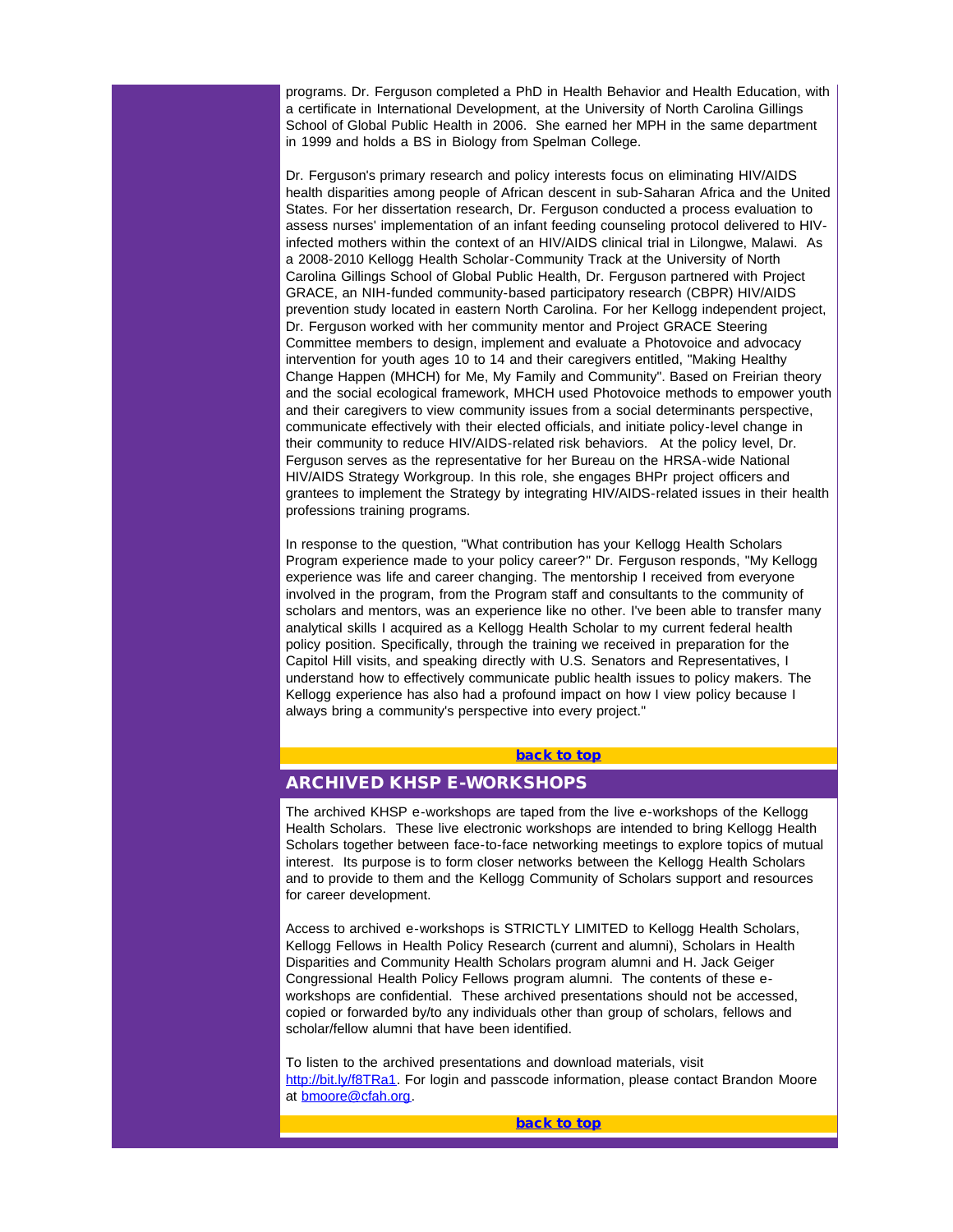## FUNDING

## <span id="page-3-0"></span>Department of Housing and Urban Development

HUD's Office of Policy Development and Research has a new authority to accept unsolicited research proposals that address one of the following research priorities: (1) HUD demonstrations, (2) using housing as a platform for improving quality of life (including health), (3) the American Housing Survey data, or (4) housing technology. In accordance with statutory requirements, the research projects must be funded at least 50 percent by philanthropic entities and/or federal, state or local government agencies. proposals may be submitted at any time and will be evaluated as they are received. See complete announcement at [http://bit.ly/IHeRsB.](http://r20.rs6.net/tn.jsp?e=001KfVOuv9ab0TIp03gJ6hqkfwoQcV0dyMGleNLkNyloNGrYcLpDZ4TmainwFBvheMLhlfy5aAZ5LUz7_jOlrsEVUxRePqam9etg7xSq4wDh9U=) Questions should be directed by email to [ResearchPartnerships@hud.gov,](mailto:ResearchPartnerships@hud.gov) by telephone to Sarah Schaefer, Office of Policy Development at (202) 402-6846 (this number is not toll-free).

#### [back to top](#page-0-1)

## CALL FOR SUBMISSIONS

Call for Consultation - UCL Institute of Health Equity Tackling public health priorities through the social determinants of health The Marmot Review 2012

#### Deadline: May 25, 2012 [http://bit.ly/IgSj2O](http://r20.rs6.net/tn.jsp?e=001KfVOuv9ab0TrJf7IjwZRhHJku6xPl4nBBtDuNcDKHNNYLbuSm_P6KPjZyUtxesp5b3HFPSi6BHvMipveVH8z4A09aMY0ELSHLZ36kgh__1E=)

The Institute of Health Equity (IHE) has developed an approach to interventions to improve public health through the social determinants of health (SDH). It is envisaged that the approach and the tools developed would aid Health and Wellbeing Boards (HWBs), their partners and service providers to identify, develop and enable the commissioning of health interventions which address the SDH and health inequalities. The approach and accompanying analysis are currently out for consultation. The consultation documents and the question reply sheet are available below. Please send your submissions back to Ilaria Geddes at [i.geddes@ucl.ac.uk](mailto:i.geddes@ucl.ac.uk) by the 25th May.

Call for Consultation - UCL Institute for Health Equity

Intervening in the social determinants of health to improve priority public health conditions and reduce health inequalities (Draft - For consultation)

# Deadline: May 25, 2012

# [http://bit.ly/IJDaDv](http://r20.rs6.net/tn.jsp?e=001KfVOuv9ab0SwZgDV9ZRcW3izEhyddfACImF_29pHJWpJ3UrcT9Cmgk9-_XqLjc1dOan3HJU4kqwc31SH42TzchKlDsgYvZKPRH2wseGgC6k=)

The approach presented here demonstrates and provides rationale for a social determinants of health (SDH) approach to prevention of priority public health conditions (PPHCs) - specifically *alcohol misuse, obesity and smoking*.

It also provides evidence and exemplars of interventions which have been developed at local level.

#### **Contents**

- 1. Introduction
- 2. Context
- 3. The need for a SDH approach
- 4. The approach: developing interventions that address the SDH
	- 4.1 Alcohol misuse
	- 4.2 Obesity
	- 4.3 Smoking
- 5. Case studies
- 6. Issue arising from the approach
	- 6.1 Developing locally appropriate interventions
	- 6.2 Prioritising and selecting interventions
	- 6.3 Delivering interventions
- 7. Monitoring and indicators
- 8. Conclusions
- 9. Appendix 1: The SDH and proportionate universalism
- 10. Appendix 2: SDH Glossary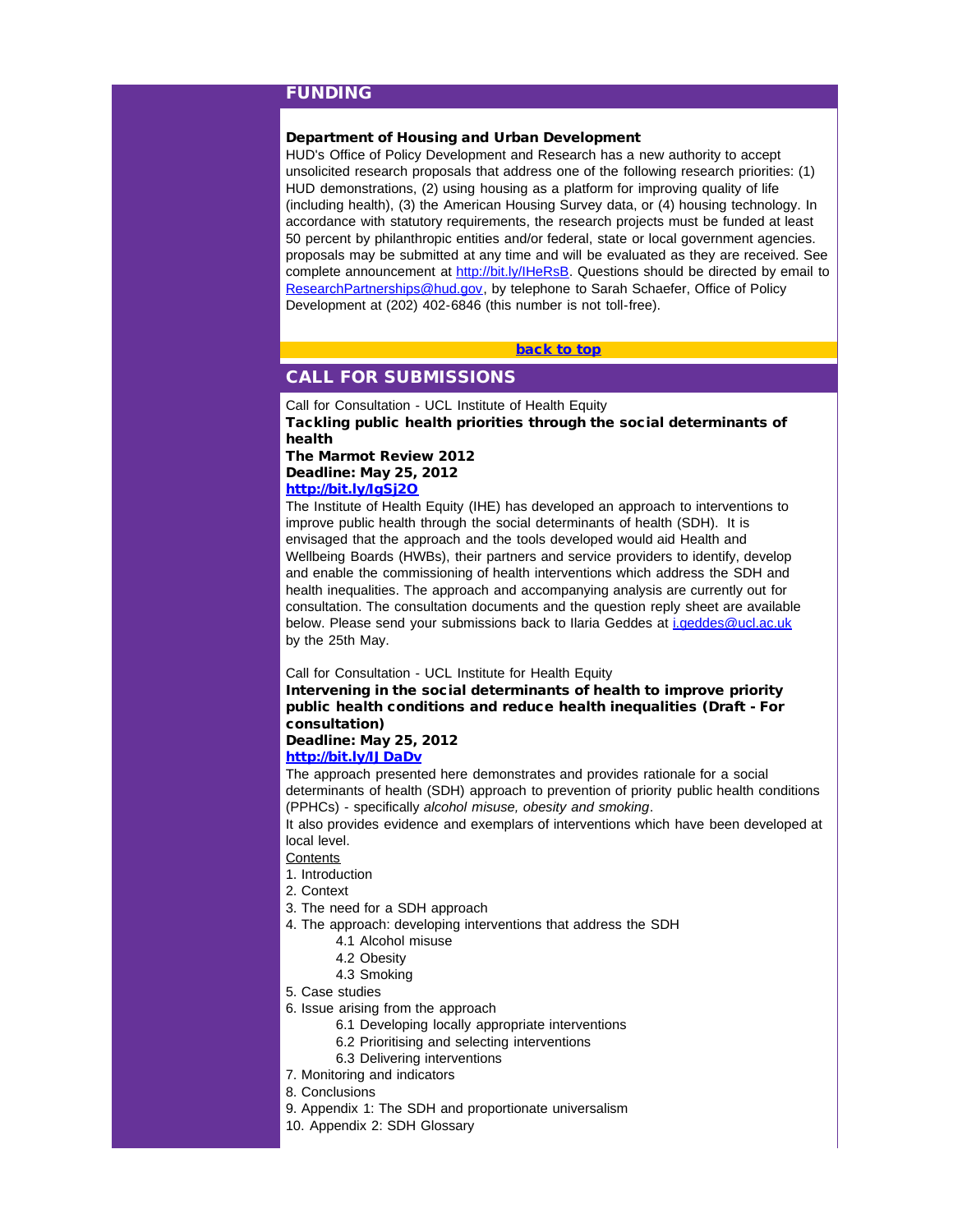1. Appendix 3: Case Studies and Indicators List of Case Studies (Section 11 of the Report) [http://bit.ly/InUB08](http://r20.rs6.net/tn.jsp?e=001KfVOuv9ab0TJz_-fbGHHRlQ09Pv1vF_0tUzZPX0b040UWkeAkwng4DAW6AQX-GvGd3YHoBQ0tooStqVvrhcxOHww9-2fzqGUa_uYdKgXIcc=) Please send your submissions back to Ilaria Geddes at *[i.geddes@ucl.ac.uk](mailto:i.geddes@ucl.ac.uk)* by the 25th May.

Call for Abstracts - National Institute on Minority Health and Health Disparities/NIH 2012 Summit on the Science of Eliminating Health Disparities Integrating Science, Policy and Practice: Building a Healthier Society Gaylord National Resort and Convention Center National Harbor, MD

October 31-November 3, 2012

Deadline: June 15, 2012 (5:00 p.m. Eastern)

The 2012 Summit on the Science of Eliminating Health Disparities is now accepting abstracts for program sessions. All abstracts must be submitted no later than 5:00 p.m. Eastern Time on June 15, 2012. The abstract submission website will be available within the next few days with more detailed information. You will receive a follow-up email as soon as the site is available for abstract submissions.

The Summit is organized around the core principle of integrating science, policy, and practice, and offers a forum to advance scholarship and translate new knowledge into action.

**Presentation Categories:** Abstracts will be accepted in three categories: posters, oral presentations, and integrated panel presentations. Applicants may submit abstracts to more than one category, but each submission must be based on a separate research project. Additional information about each category is available below.

(a) Poster Presentations -- Word Limit:Please limit poster abstracts to 300 words. (b) Oral Presentations -- Oral presentations will take place in a roundtable panel format. Each panel will have an assigned moderator in order to promote dialogue and stimulate discussion. Abstracts that are accepted for oral presentations will be presented as concurrent sessions. There is also the option of submitting an abstract in this category with the option to be considered for a poster presentation if the abstract is not accepted for oral presentation. Word Limit: Please limit oral presentation abstracts to 300 words.

(c) Integrated Panel Presentations -- Integrated panel presentations are designed to allow a group of presenters from diverse disciplines (i.e., Science, Practice, and Policy) to discuss health disparities and related findings on a similar theme. Abstracts for this category should focus on science, practice, policy, and include a community component or discuss societal issues that influence health disparities. Word Limit: Please limit integrated panel presentation abstracts to 500 words. This should also include the presentation title for each panelist.

Presentation Tracks: Proposals, regardless of category, should also fall under one of three tracks:

#### Track 1: Translational and Transdisciplinary Research

These presentations should promote the integration of science, practice and policy.

- Science or research abstracts might include basic and applied, health services, patient-oriented, epidemiological, environmental, behavioral, and social sciences research related to health disparities.
- Policy-orientedabstracts delve into policies linked to health or healthcare, or other areas impacting health such as public, social, and economic policies.
- Practice abstracts examine public health practice related to community health, healthcare, or social services delivery, and education and training.

Applicants must clearly articulate how findings lead to new knowledge in science, practice, or policy interventions in health disparities. For example, policy abstracts should include the scientific evidence or practice concept that led to the policy. If the submission is a science abstract, then applicants should indicate how the science translates into either practice or policy.

*Themes:*The following themes fall under Track 1: Translational and Transdisciplinary Research

- Integrating Biological, Social, Behavioral and Environmental Determinants of Health
- Health Disparity Populations, Disease Conditions and Risk Factors
- Primary Prevention and Health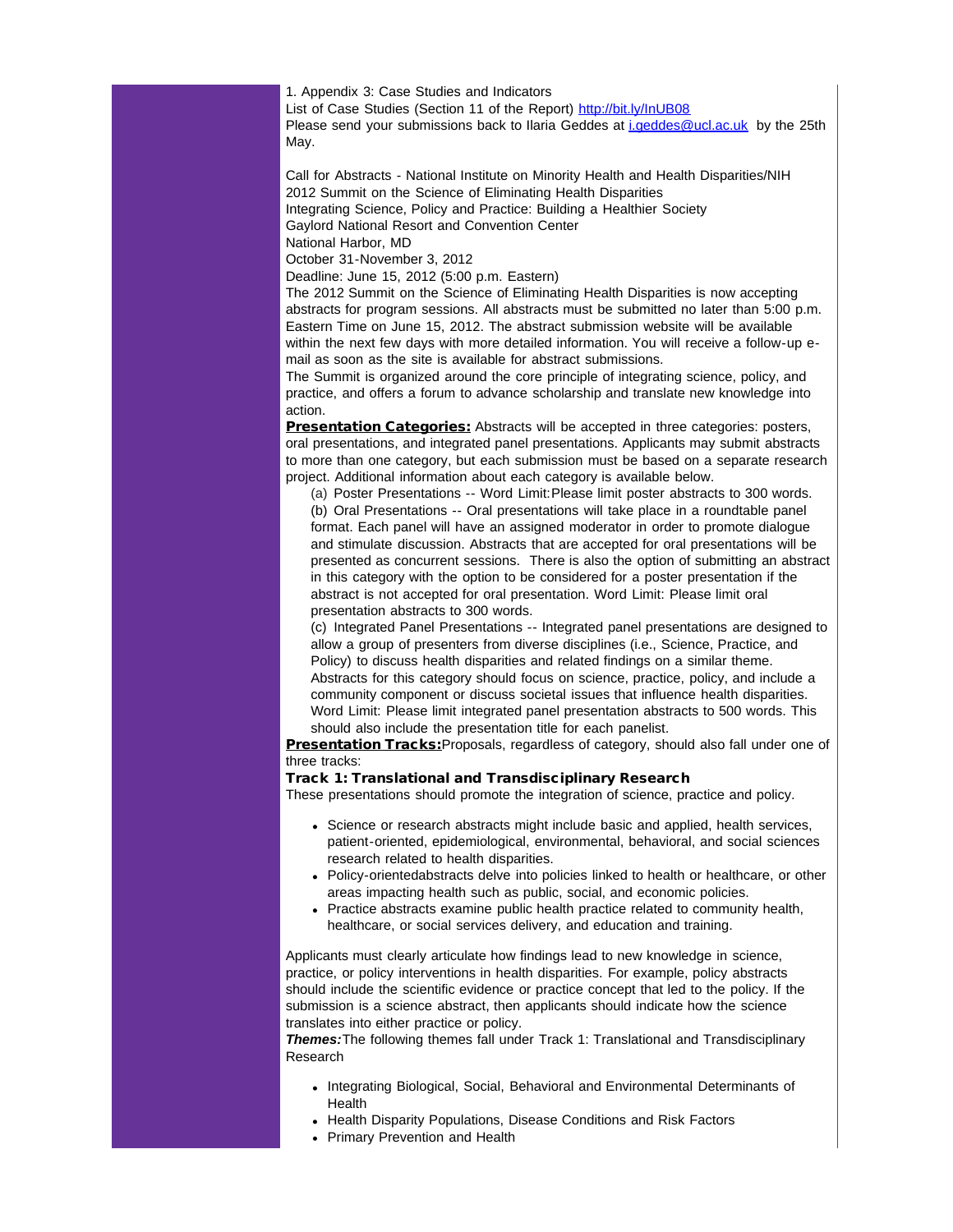- Discrimination, Racism and Stress
- Healthcare Disparities and Quality Research
- Best Practices and Approaches for Community Engagement
- Health Information Technology
- Global Population Health

## Track 2: Capacity-Building and Infrastructure

Abstracts submitted under Track 2: Capacity-Building and Infrastructure, will explore the challenges and opportunities associated with building capacity for research, public health and primary care practice, services delivery, training, and education. These presentations will also investigate the implementation and sustainability of infrastructure and economic development in disparate communities.

*Themes:*The following themes fall under Track 2: Capacity-Building and Infrastructure

- Multi-sectoral Capacity-Building
- Health Workforce
- Community Capacity-Building and Sustainable Economic Development
- Data and Research Evaluation

#### Track 3: Outreach, Partnerships, Collaborations, and Opportunities

Eliminating health disparities requires effective outreach, partnerships, and collaborations across federal agencies, academic institutions, foundations, non-profit and private organizations. Track 3:Outreach, Partnerships, Collaborations, and Opportunities, provides a venue for representatives from various agencies and organizations to showcase their innovative partnerships, outreach, and dissemination efforts, including successful collaborations on addressing health disparities.

*Themes:*The following themes fall under Track 3: Outreach, Partnerships, Collaborations, and Opportunities

- Public Public-Private Partnerships
- Community Partnerships
- Outreach Dissemination
- Global Health Networks

## General Guidelines:

- Abstracts will be peer reviewed
- Authors must select the track and theme under which their abstracts should be considered. Abstracts may be submitted under only one Summit theme, and must be related to one or more of the topics listed under the selected theme.
- General selection criteria will be based on: (1) quality of abstract; (2) implications for health disparities research, policy, or practice, or its application; (3) new insights for health disparities research or its application; (4) clarity and completeness of abstract; and (5) relevance to specified theme.
- Applicants may submit abstracts to more than one category, but each submission must come from a distinct research project.
- All abstract submissions are final, no changes or modifications will be permitted.

Abstract Awards/Recognition: Abstracts will be considered for recognition in the following award categories: outstanding scientific poster, outstanding policy poster, outstanding public health practice poster, outstanding clinical practice poster, and outstanding community-based health disparities research or intervention poster. Early investigators, junior faculty, community researchers, and policy professionals are eligible for recognition. More details to come.

For additional inquiries, please contact [2012Summit@mail.nih.gov](mailto:2012Summit@mail.nih.gov).

Call for Presentations - Cross Cultural Health Care Conference 3rd Cross Cultural Health Care Conference: Collaborative and Multidisciplinary Interventions Ala Moana Hotel Honolulu, Hawaii February 8-9, 2013 Deadline: June 30, 2012 [http://bit.ly/HrHlCR](http://r20.rs6.net/tn.jsp?e=001KfVOuv9ab0S8SpkfpqlMWJArkzdRigfQxD5501aMw2RNZDy3SSaulpaI--K0IU9nci2JHYPUfeIpMZpNEIBYEDLeA57wEM5xoUZ1rTYPp_s=)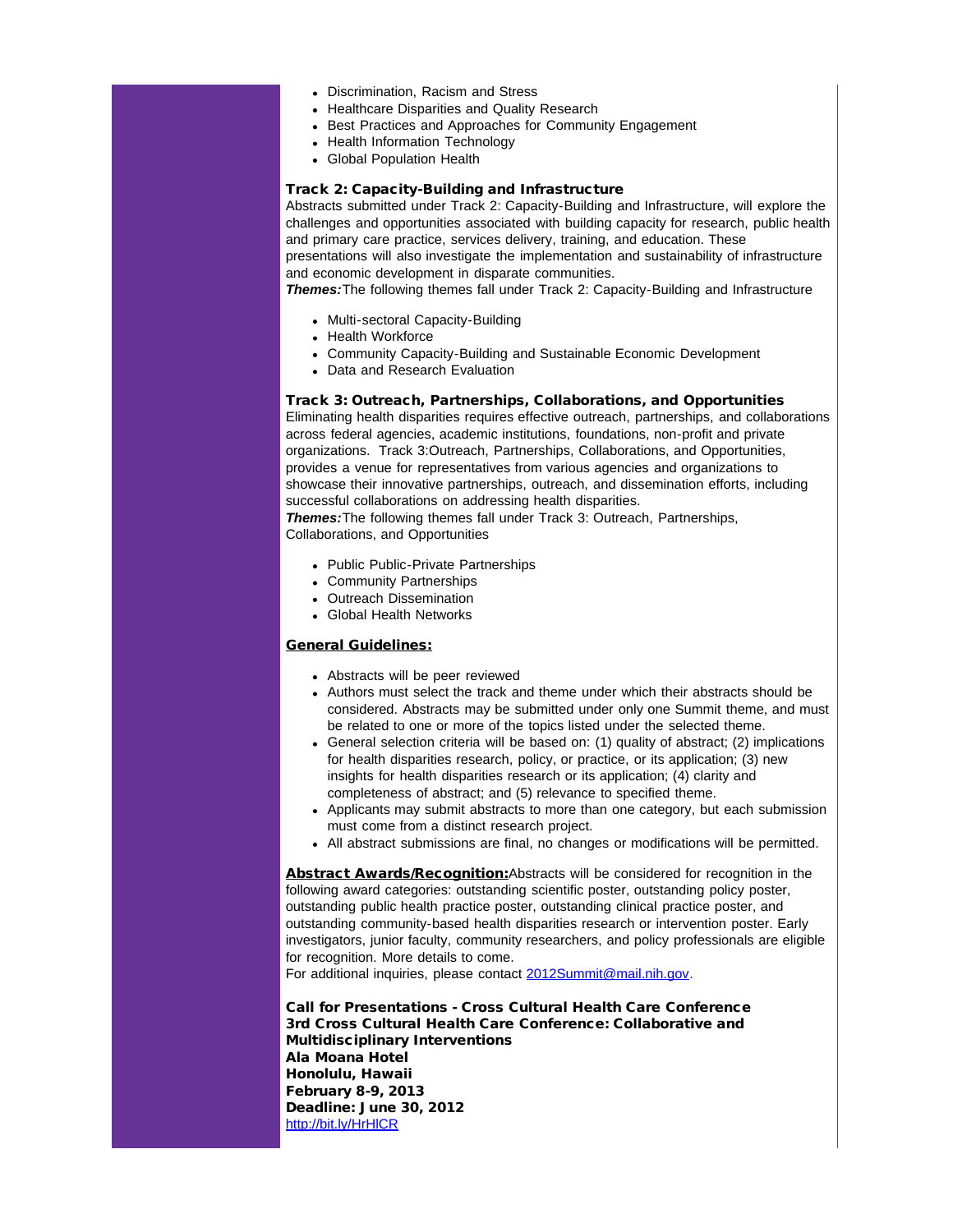Invitation to Submit Abstracts

REQUIREMENTS: Research topic must have a cultural aspect / theme and address the objectives of the conference which are:

- Assess the potential challenges healthcare practitioners and researchers face when working with diverse populations
- Identify the strengths and limitations of existing tools and measures that assess cultural competency / humility; and
- Develop opportunities to collaborate with researchers and / or practitioners across disciplines who share an interest in cross-cultural healthcare.

Oral presentations will be limited to 30 minutes; 10 minutes for student presentations. Submit abstract of no longer than 250 words; Include: your name; job / position title, (for students, identify level or program year, e.g., master's, doctoral, MS-1, PGY-1); name of your organization, (for students, include major, specialty, e.g., psychology, public health, surgery); presentation title; e-mail address and contact phone number. All those selected will be required to register for the conference at the appropriate rate (professional or student).

Deadline for Submissions: June 30, 2012 Notification of Selection by: August 31, 2012 Send abstract (Word or PDF file) to [mariachu@hawaii.edu](mailto:mariachu@hawaii.edu)

Call for Video Entries - Doctors for Global Health

# Doctors for Global Health 2012 Video Contest: "Challenging Scarcity:; Health Justice for all"

## Deadline: July 10, 2012

Doctors for Global Health (DGH) is conducting its first ever video contest: "Challenging Scarcity: Health Justice for all." We are inviting individuals and/or groups to submit an original and creative video exploring their vision of scarcity today in support and in celebration of health justice. At DGH, we defend that health begins where we live, work, and play, and therefore that "Health Justice" can be defined in the widest sense, recognizing that there are numerous socio-economic factors (social determinants of health) responsible for health inequities across the globe. Pick up your camera and join the health justice challenge now! Video submissions can be in any style or genre of video, including, but not limited to, narrative, experimental, film art/video art, documentary, music, and animation. The winning videos will be shown at the Doctors for Global Health 17th General Assembly in Boston on August 11th, and all entries will be posted online at dghonline.org and on our facebook page. Criteria for evaluation: Entries will be evaluated on the basis of creativity; how well they express and connect to the values and theme of "Challenging Scarcity: Health Justice for all"; and finally, the production value and artistic merit of the videos themselves. Rules for Participation -- Duration: Videos should be no longer than 5 minutes. Videos can be produced by teams, but should be made up of no more than 4 people. Submitting a video includes a release for DGH to use that video in outreach materials, our website, etc. Prizes! First prize: Free participation in this year's DGH general assembly in Boston, coming August. Opportunity to participate in a documentary of Doctors for Global Health work on the field.

Other prizes include a selection of fair-trade handicrafts and relevant literature on global health. All entries will be posted online at dghonline.org and on our facebook page. In this sense, all submissions are winners! A selection of the entries that best follow the evaluation criteria will be featured at the Doctors for Global Health 17th General Assembly in Boston on August 11th. How to submit your video?

Submit your video by providing its URL in the entry form by July 10, 2012 (for example by posting to YouTube and sending us the link!) Entries are judged by a panel of expert professionals selected by Doctors for Global Health. Entry Deadlines: All entries should be submitted by July 10, 2012. For any further questions, feel free to contact [dghinquiries@gmail.com.](mailto:dghinquiries@gmail.com) Terms and Conditions: Participation constitutes entrant's full and unconditional agreement to and acceptance of these rules. The contest commences at 12 a.m. Eastern Time on April 8th, 2012, and ends at 11:59 p.m. Eastern Time on July 10th, 2012. The contest is sponsored by Doctors for Global Health, PO Box 1761, Decatur, GA 30031, USA. Eligibility: All submissions must be completely original and 5 minutes or less to qualify. Applicants are allowed to submit up to three entries. Entry is open to all persons, especially students. DGH board members are not eligible to participate. Winners: A jury panel organized by Doctors for Global Health will select three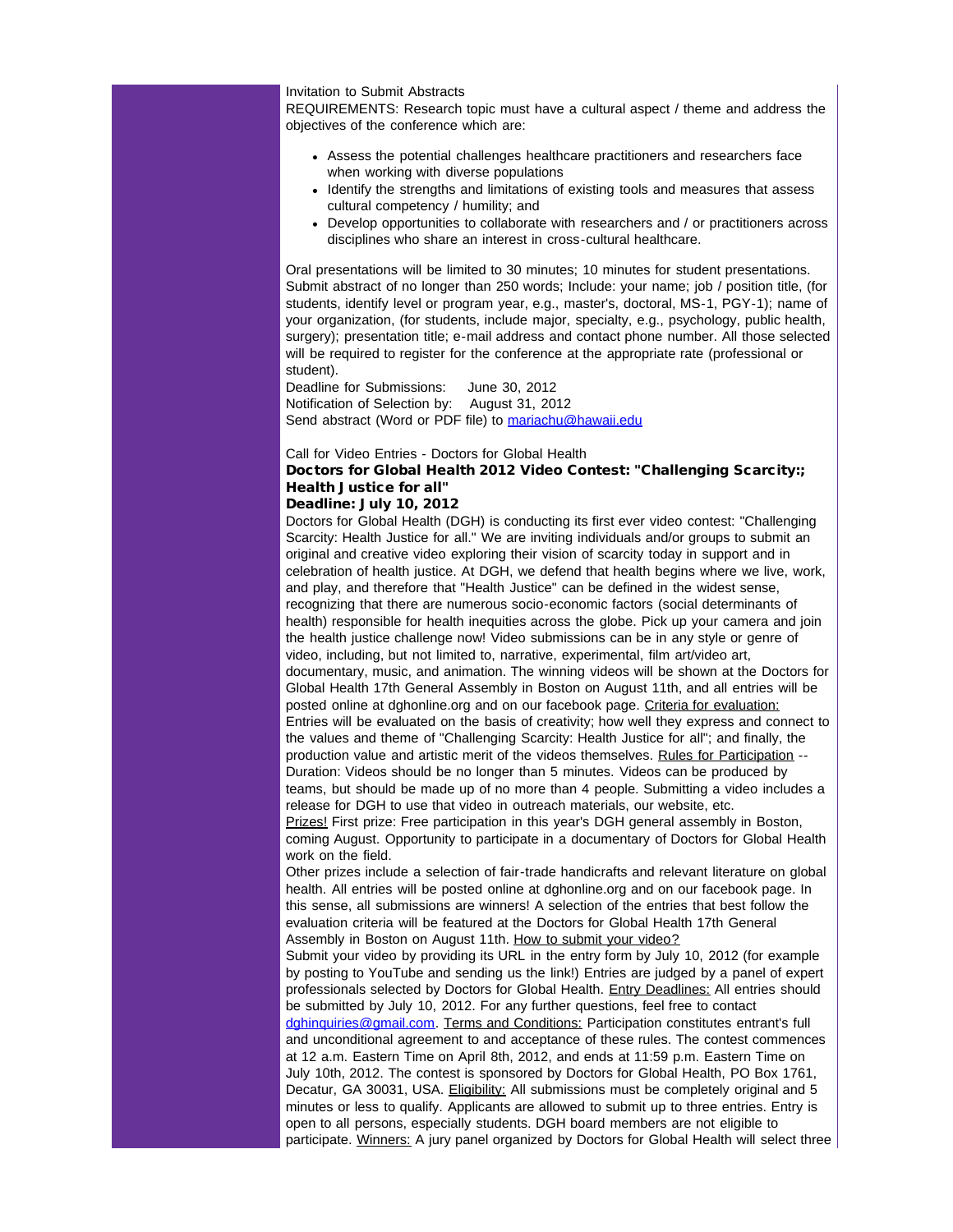finalists from all qualifying contest submissions by July 25th, 2012. Finalists will be notified by July 26th by e-mail or by telephone if finalist does not have an e-mail address. After this, the contest will continue on our facebook page, where the video with most likes will receive the first prize (facebook voting period from July 26th until 11:59pm Eastern Time on August 3rd 2012. All decisions by Doctors for Global Health in regard to this contest are final. Submitting an entry constitutes permission for Doctors for Global Health to screen your video and use for publicity/outreach purposes. Prizes: Finalists will receive a selection of fair-trade handicrafts and relevant literature on global health. One "facebook favorite" winner will also receive registration paid for you to the Boston GA, and the opportunity to participate in a documentary of Doctors for Global Health work on the field. The finalists will also receive the opportunity and screening of video during the DGH General Assembly on August 11th, 2012. Conduct: By participating, you agree to be bound by these rules. Decisions by the judges are final and binding in all respects. Doctors for Global Health reserves the right at its discretion to disqualify any individual it finds to be tampering with the entry process, either in person or by electronic submission; to be acting in violation of the Official Rules; or to be acting in a disruptive manner, or with intent to annoy, abuse, threaten, or harass any other person.

#### Call for Papers and Products -- CES4Health.info, the journal Progress in Community Health Partnerships (PCHP), CES4Health.info & Albert Einstein College of Medicine

"Maximizing Community Contributions, Benefits, and Outcomes in Clinical & Translational Research." Deadline: August 6, 2012 For details, visit [http://bit.ly/z71SfP.](http://r20.rs6.net/tn.jsp?e=001KfVOuv9ab0TV_rOW3caapz0_xq8IHAn0NvAoRLJFtVu09hf9BUJadaTxWo4wH9hO4Eb_3cyJ5N7762JaZtrhgLr8a3XoL60te2jdAipgJ_U=)

#### Call for Submissions, Comments and Subscription Requests - Association of American Medical Colleges and Patient-Centered Outcomes Research Institute

The Association of American Medical Colleges (AAMC) is committed to working with medical schools, teaching hospitals, researchers, clinicians, the new Patient-Centered Outcomes Research Institute (PCORI), as well as NIH, AHRQ and other federal agencies, to facilitate real advances in patient-and population-centered outcomes research. To help inform the community on activities and initiatives in this exciting field, they have started a new e-newsletter that will be issued monthly, or whenever developments warrant. They welcome submissions, comments and subscription requests, which should be directed to [PCORI@AAMC.ORG.](mailto:PCORI@AAMC.ORG)

#### Call for Reviewers - *Journal of Behavioral Health Services & Research*

The *Journal of Behavioral Health Services & Research* (JBHS&R) is seeking manuscript reviewers with expertise in all areas of alcohol, drug abuse, and mental health, as well as the following areas:

- Implementation Science: Translation issues in prevention, treatment, & behavioral health services research
- <span id="page-7-0"></span>Co-Occurring Disorders
- Health Disparities in Behavioral Health Services
- Consumer-Focused Services
- Community-Based Participatory Research
- Evidence-Based Practice in Behavioral Health Services
- Mental Health Services Delivery in Non-Traditional Settings
- Informatics in Behavioral Health Services
- Integrating Mental Health Services With Primary Care
- Quality Improvement Initiatives within State, Community, and/or Institutional Settings (i.e., evaluation of projects that attempt to improve care)

#### f you would like to be a reviewer, please visit

[http://jbhsr.fmhi.usf.edu/reviewerguidelines.html](http://r20.rs6.net/tn.jsp?e=001KfVOuv9ab0TFFQNihPLmsDoAwnraZBElLubqP-2nZJrKU29YpYDDGwjtyMBzQpFHr2gTeOffrJDrtiMpCPVKY89c2w1n5N_7R4ucftHX9c4rRQ9bf_RBMToCIZ-lA-xG7nNTrPw-ISikRkXQUdyECNigK5hX_EsaES4LvUvE8KloCjfA3OfLiMtsTJCNAP_Wer5KeWjVwvbtwrXzSjjk2h7dPgsdynBK) to submit your top five areas of expertise or send to [jbhsr@fmhi.usf.edu.](mailto:jbhsr@fmhi.usf.edu?subject=Reviewer%20Expertise%20Submission) For additional questions, please contact Bruce Lubotsky Levin, DrPH, MPH, JBHS&R Editor-in-Chief, at [levin@usf.edu.](mailto:levin@usf.edu?subject=JBHS%26R%20Reviewer%20Question)

[back to top](#page-0-1)

## CAREER DEVELOPMENT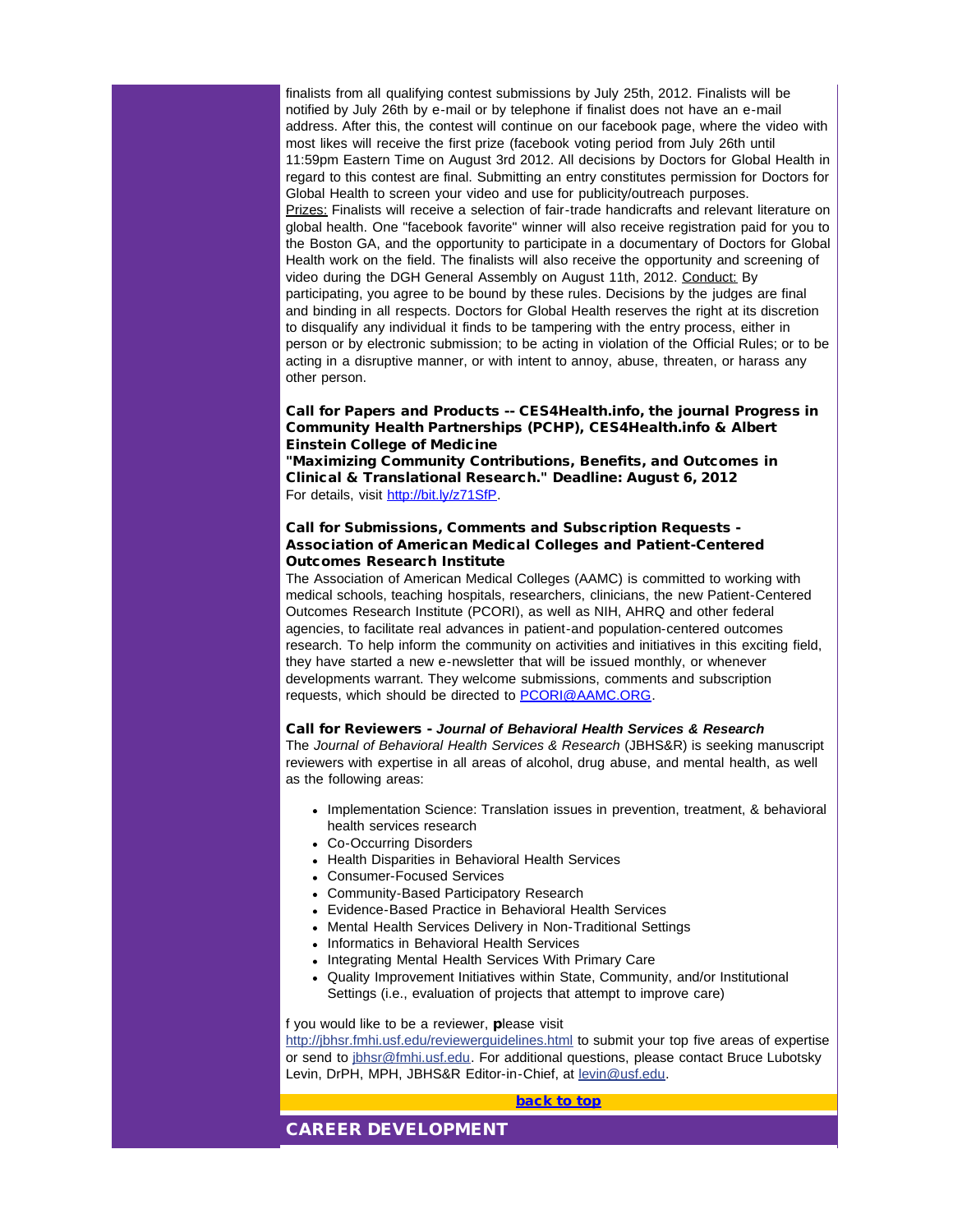#### Arizona State University, Southwest Interdisciplinary Research Center Post-Doctoral Fellowship in Culturally-Grounded Health Disparities Research

Applications are invited for a post-doctoral fellowship beginning Fall, 2012, with the Southwest Interdisciplinary Research Center (SIRC). Depending on performance, the fellowship may be had for up to 2 years. The goal of the fellowship is to enhance the research skills of the next generation of health disparities scholars. SIRC an exploratory center of excellence in minority health and health disparities research funded in part by the National Institute on Minority Health and Health Disparities (NIMHD) of the National Institutes of Health (NIH). SIRC is a vibrant research center with a well-established research infrastructure and a highly productive set of nationally and internationally known investigators who conduct multi-disciplinary, community-based research on health disparities among populations of the Southwest in the areas of substance use, HIV/AIDS, mental health and obesity. It focuses on culturally-grounded prevention research and culturally responsive and resiliency-focused treatment and services research to better understand how drug use, HIV/AIDS, mental health, and obesity are related to ethnic, gender, developmental, geographic, acculturation and other social identity variables. SIRC includes experts from nine ASU disciplines, other U.S. universities and over 20 local community and global research partners.

Minimum Qualifications: All candidates must have an earned doctorate within the past five years in social work, sociology, psychology, public health, nursing or a related field; a strong interest in and commitment to pursuing health disparities research focused on substance use, HIV/AIDS mental health, and/or obesity; an interest in intervention research, a publication record commensurate with stage of career development, and a research agenda that has the potential for external funding.

Desirable characteristics: Familiarity with ethnic cultures of the Southwest, an interest in theory and research methods development related to health disparities research, experience conducting health disparities research, bilingual in English and Spanish or English and an American Indian language.

Training Opportunities: Ample opportunities exist for training in culturally competent intervention research, cultural adaptation, advanced research and statistical methods, collaboration with community agencies, publishing and presenting research findings, and research proposal development. The fellow will utilize an existing longitudinal dataset with information on youth substance use, acculturation, cultural identity, parenting, and related variables. The dataset includes 873 youth and 468 Mexican American parents who were surveyed three times. The fellow will be assigned substantive and methodological mentors. The fellow will be also exposed to other center-based research activities based on interest and need.

Salary is commensurate with qualifications. Applications will be reviewed beginning July 1st, 2012. Candidates must submit a letter of interest, CV, names and addresses of three professional references, a statement of research agenda, and two samples of written/published material to:

Ms. Gwen Johnson,

Business Operations Manager

Southwest Interdisciplinary Research Center (SIRC) School of Social Work - College of Public Programs 411 N. Central Avenue, Suite 720, MC 4320, Phoenix, AZ 85004-0693 602-496-0700 - 602-496-0956 fax www.sirc.asu.edu

## *Excelencia* in Education, Washington, DC Program Director

*Excelencia* in Education seeks to fill the new position of Program Director to accelerate Latino

student success in higher education. The Program Director will be responsible for managing, a

new, national multi-site initiative while coordinating other campus focused projects as part of

*Excelencia's* senior team. The Program Director will serve as the primary liaison for site directors, initiative management partners and *Excelencia's* senior team. Establishing standards of operation, meeting *Excelencia* milestones and supporting sites will be the key focus of activities. Travel will comprise approximately 40% of the work.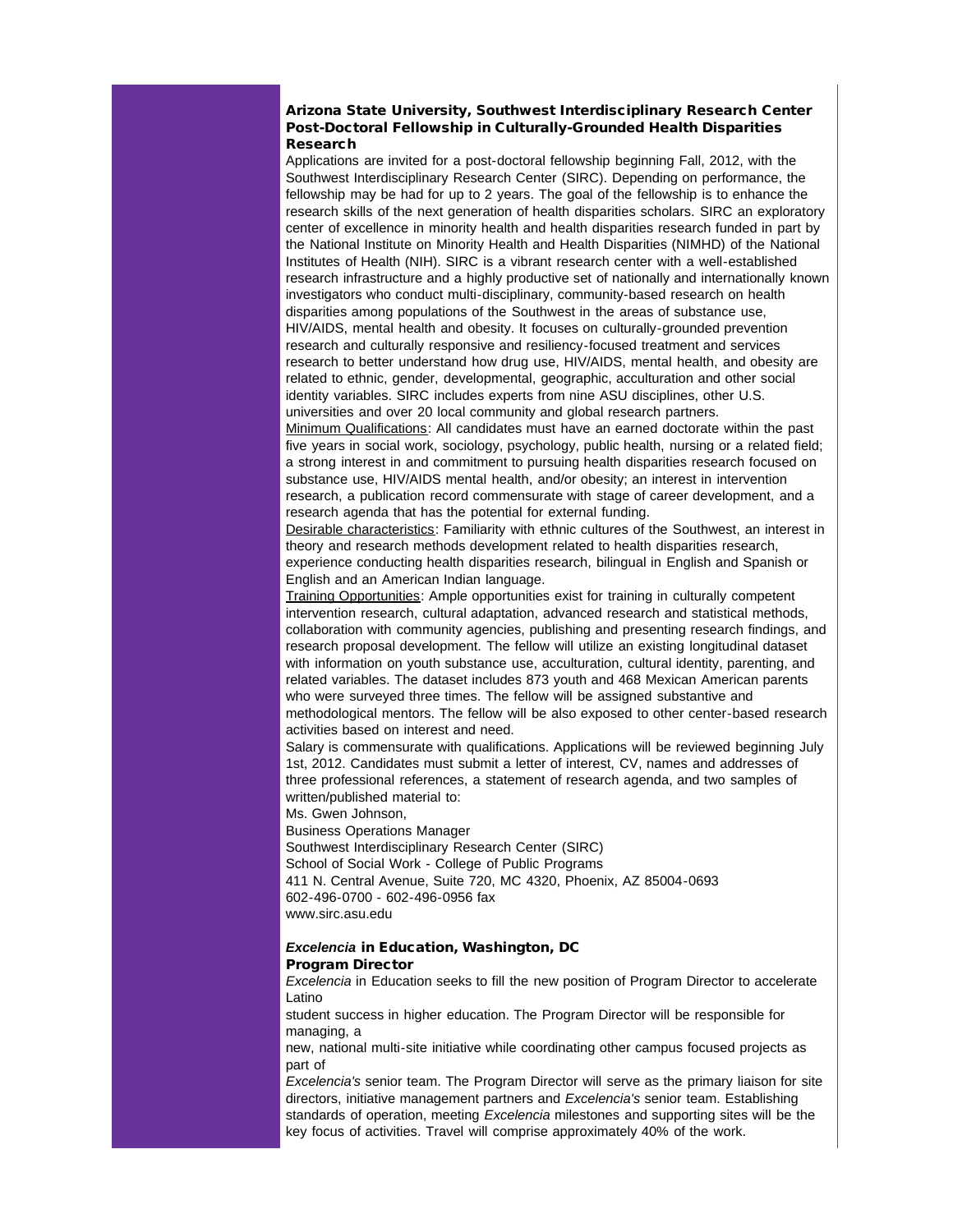#### **Program Director Qualifications**

\* Ambitious self-starter with a collaborative professional style. He or she will have exceptional interpersonal skills and dedication to mission.

Outstanding organizational skills will be necessary including superior communications, planning, and performance management

\* Knowledge of current issues in higher education and Latino student success.

\* Politically astute, able to work with diverse and sometimes competing interests of senior executives, community leaders and funders across the country.

\* Minimum of an earned undergraduate degree plus 5 years of professional experience, with advanced education and training in relevant fields highly encouraged.

*If this is your background and you share a passion for accelerating Latino student success in higher education, we want to speak with you.*

Compensation/ Benefits:*Excelencia* in Education offers a highly competitive compensation plan commensurate with the qualifications and experience of the individual selected. This senior level position will be provided with generous and comprehensive benefits including health insurance, and self-directed retirement plan.

How to Apply: Individuals representative of our diverse nation are encouraged to explore this opportunity. For consideration, please e-mail your cover letter, resume, three references and 1-5 page writing sample (preferably MS Word attachments) along with salary history as soon as possible to:

Giovanni Hernandez, *[ghernandez@keepersonline.net](mailto:ghernandez@keepersonline.net).* 

*Excelencia* in Education's mission is to accelerate higher education success for Latino students

by linking research, policy and practice. A national not-for-profit organization in Washington,

D.C., *Excelencia* is building a network of results-oriented educators, professionals and policymakers, to address the U.S. economy's need for a highly educated workforce. To learn more visit: www.EdExcelencia.org

#### Heath Leads

#### Project Director, New York

Health Leads is seeking a talented and experienced manager to develop and oversee the New York Program Team. This role will supervise, support, recruit and develop a dynamic team of direct service staff, currently three full-time Program Managers who in turn oversee 170 undergraduate volunteers, with significant growth expected in next few years. A confident and practiced manager will be pivotal in creating the team culture necessary to connect families to resources in the community. The Program Director will also collaborate with the Executive Director to set program targets and strategy as well as develop and implement standard programmatic practices, trainings and policies with the national program staff. Health Leads is projected to work with 7,500 families by the end of the year, with 1,174 of those clients coming from our New York programs and the Program Director will play critical role in reaching these ambitious goals during this period of rapid growth. This is a full-time position located in New York City and reports directly to the New York Executive Director. For more details, or to apply, please visit our careers page ([https://careers-healthleads.icims.com/jobs\)](http://r20.rs6.net/tn.jsp?e=001KfVOuv9ab0Qij2QZEtLmWnk1OI2gqGe4tEGRBJ9S_HfPQBWrZ80ul6O4C9BCHbr4C3uVusShlUeNv6z6AOgx8VE4UdHptxCL_Rnzkx00LFZGyzDHS25ZcCATG-6kvGIA3ISkZPXm6kw=)!

Hannah Nichols, Talent Manager

Health Leads National

Phone - 617-861-8249 Fax - 888-745-4992

Healthy CUNY

# Seeks a postdoctoral research fellow

Deadline: May 11, 2012

Healthy CUNY, a comprehensive initiative designed to improve the health and reduce health inequalities among City University of New York students, faculty and staff seeks a postdoctoral research fellow for the 2012-13 academic year. The fellow will be responsible for preparing a profile of existing information on the health of CUNY students and campus-based health and wellness services, preparing articles and reports for publication, assisting in evaluation of existing Healthy CUNY programs and policies, and helping to prepare funding proposals. Healthy CUNY is sponsored by the CUNY School of Public Health at Hunter College and the CUNY Chancellor's Office. CUNY enrolls 260,000 degree students and 230,000 non-degree students and employs about 40,000 faculty and staff on its 23 campuses throughout New York City. Healthy CUNY seeks to develop new models for promoting the well-being of diverse urban college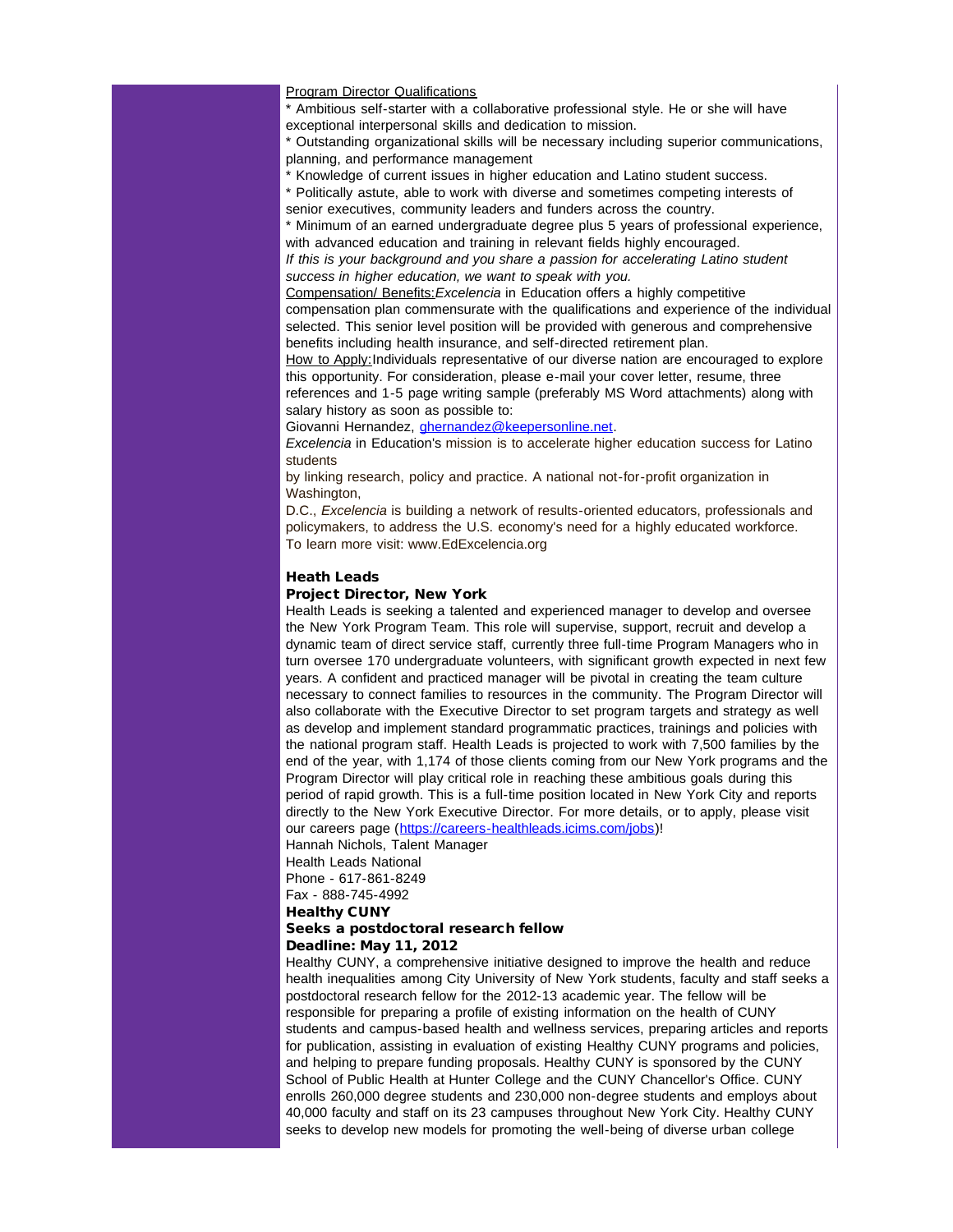students and engaging college students in promoting health equity on their campuses and in their communities and workplaces. Its current programmatic and policy activities focus on tobacco, food and physical activity, mental health and the reduction of healthrelated barriers to academic achievement. Qualifications included completion of a doctoral degree in public health, health education, psychology or a related field by July 1, 2012; strong research and writing skills; and at least three years professional experience working with diverse urban young adults in health or educational programs. Salary \$50-55,000 commensurate with experience for one year with some options for extension. Please send curriculum vitae, letter of interest, and names and contact information of three references to Patti Lamberson, Healthy CUNY Coordinator at [plambers@hunter.cuny.edu](mailto:plambers@hunter.cuny.edu) by May 11, 2012. Expected start date July to September 2012.

## Memorial Sloan-Kettering Cancer Center, Center for Immigrant Health and Cancer Disparities

#### Faculty Position in Immigrant Health and Cancer Disparities Memorial Sloan-Kettering Cancer Center is seeking a faculty member to be a part of a growing team of health economists and health services researchers across the MSKCC academic campus. The Immigrant Health and Cancer Disparities Service at Memorial Sloan-Kettering Cancer Center works to identify the causes of health and cancer disparities among underserved populations and to develop solutions to alleviate them. We use a multidisciplinary, community-engaged approach to understand and address disparities at the local, national, and global levels. We conduct research, provide services to people in need, and train others to recognize and address these issues. We are also working to develop a research infrastructure that enables and encourages the equitable participation of the underserved in clinical trials and other research activities. Candidates at the Assistant and Associate levels will be considered based on the credentials and experience of the successful candidate. The prospective faculty member will have an interest in the area of comparative effectiveness of health disparities interventions. A background and record of publication in comparative effectiveness, health disparities, or a related area, is highly desirable. Applicants can be specialists in any number of disciplines ranging from health services research to health economics, with an MD or PhD degree. Joint appointments with other departments can be structured based on the candidate's needs and interests. For physicians wishing to continue patient care, joint appointments with clinical departments are possible. Prior research in cancer is not required. Memorial Sloan-Kettering Cancer Center is a large academic medical center on the Upper East Side of Manhattan at the nexus of several large research institutions including Weill Cornell Medical College, Rockefeller University and the New York Presbyterian Hospital network. MSKCC is an equal opportunity employer with excellent compensation and benefits packages. Please send electronic versions of a cover letter, a statement of current and future research interests, a Curriculum Vitae, one or two relevant publications, and the names and contact information of three individuals who can serve as references. To inquire or apply, please contact the office of:

Dr. Lisa Diamond

Center for Immigrant Health and Cancer Disparities Memorial Sloan-Kettering Cancer **Center** 

300 East 66rd Street- 15th floor New York, NY 10065 [Diamondl@mskcc.org](mailto:Diamondl@mskcc.org)

#### National Center for Health Statistics Chief, Statistical Research and Survey Design Staff Deadline: May16, 2012

The Centers for Disease Control and Prevention's (CDC) National Center for Health Statistics (NCHS) is part of the Department of Health and Human Services (HHS) and is the principal health statistics agency in the United States. Its mission is to provide statistical information to guide actions and policies to improve the health of the American people. NCHS is a unique public resource for health information and a critical element of public health and health policy. NCHS is seeking exceptional candidates for the Chief of the Statistical Research and Survey Design Staff (SRSDS) in its Office of Research and Methodology (ORM). SRSDS, which contains the largest group of research statisticians in NCHS, conducts statistical research relevant to NCHS and elsewhere and provides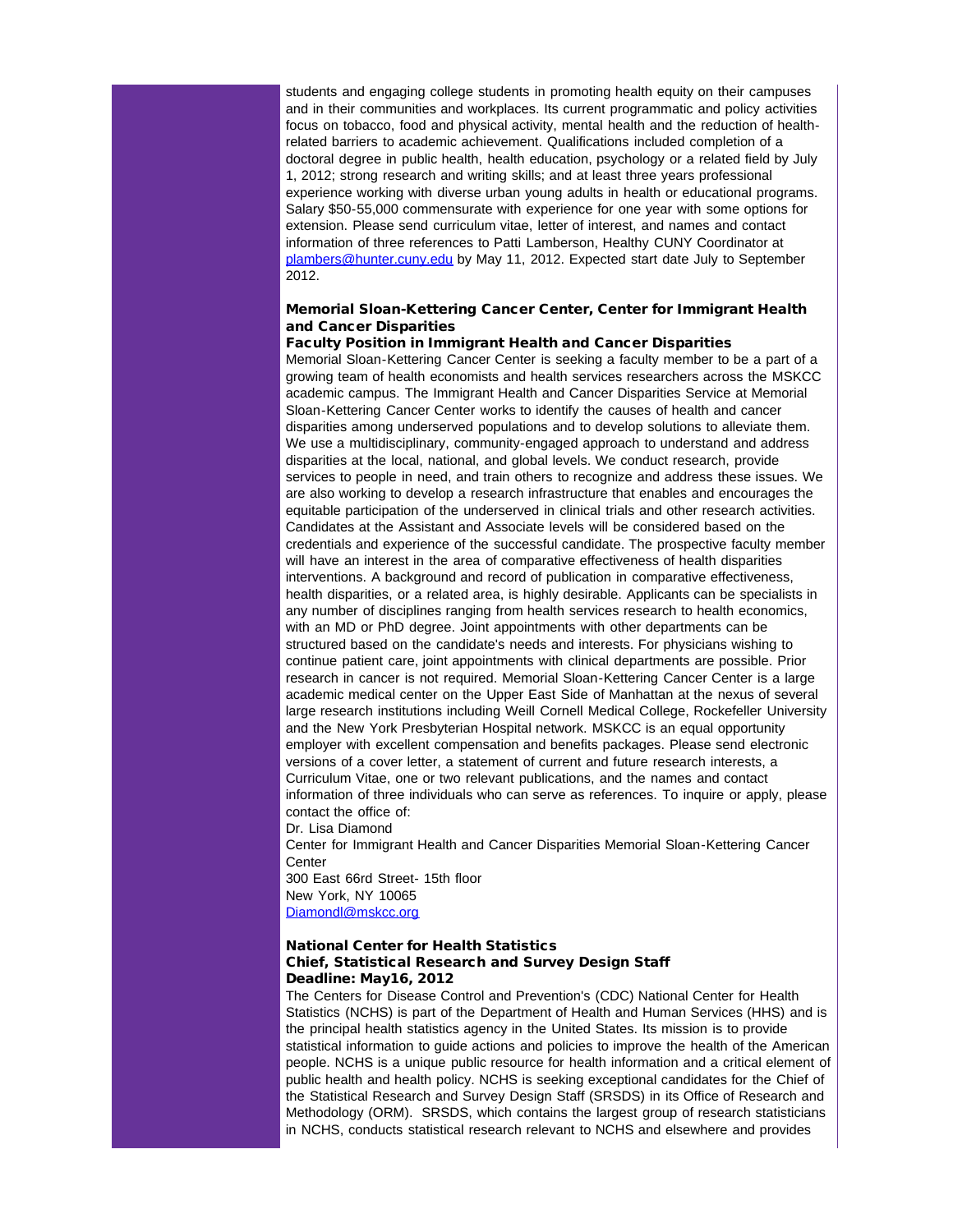technical assistance primarily to the various programs within NCHS but also outside of NCHS. Recent areas of work by SRSDS include the redesign of NCHS surveys, methods for modeling and analyzing survey data, small-area estimation, combining information from multiple data sources, quality control, statistical disclosure limitation and protection of confidentiality, handling missing data, and statistical computing. ORM has two staffs in addition to SRSDS: the Questionnaire Design and Research Laboratory, which conducts research and technical assistance in the areas of questionnaire design and testing; and the Research Data Center, which provides researchers with secure access to NCHS' restricted-access data as well as technical assistance, while protecting the confidentiality of the respondents and records. Collaboration between staffs within ORM is encouraged. Position overview

- Lead a program of statistical research, particularly relevant to NCHS, but also to CDC, HHS, and/or the Federal statistical system.
- Lead a program of technical assistance and collaboration, particularly for other programs within NCHS, but also for programs outside of NCHS.
- Conduct individual research, technical assistance, and collaboration. Present and publish results of such work.
- Establish and maintain collaborative partnerships with outside researchers and professional associations.
- Supervise a staff of roughly 10-20 statisticians.
- Together with other leaders within ORM, participate in considering issues and developing programs relevant to ORM and NCHS as a whole.

Recruitment for this position is being conducted via three separate mechanisms. Those interested are invited to apply under the mechanism(s) for which they are eligible. Title 5, General Schedule, Public Jobs: Open to all U.S. Citizens, [http://www.usajobs.gov/GetJob/ViewDetails/313037100](http://r20.rs6.net/tn.jsp?e=001KfVOuv9ab0SJ7vWeTxcIachyKWQWp7FxZL_9nSNQ9MI9JRprtfEYXHtXufhuFKrh4YjeZkKA6BmVysgRsQhcVYh95kR1qUcaN1TxIayTlk52ba63wz7oNdOG8UdlpA3i1i3_XFHEmhZB5IvonC31Jw==)

Title 5, General Schedule, Status Candidates: Open to U.S. Citizens who are current or former federal employees, [http://www.usajobs.gov/GetJob/ViewDetails/313039800](http://r20.rs6.net/tn.jsp?e=001KfVOuv9ab0QkrNC_mmapSMCpzSqsP5qu4M-KkCC3J5SK5Md4jAsHV9zcp_pZ_Ue3jtxBCLe6rUWqvnNdPBPXe6m4THPpNAyZRF1FIT0LBTP72EPwSWzBWdxmidf5R5nGfjjho8MF4jxKfB8QlxGZag==) Title 42(g): Open to all U.S. Citizens or legal permanent residents with work authorizations, [http://www.cdc.gov/nchs/about/chief\\_srsds.htm](http://r20.rs6.net/tn.jsp?e=001KfVOuv9ab0TUf8miTecRyC1tx9lbWl8u7DF1ryFOPjiYQ_xcM_BgGUZavRVgDL-bvD19M-VdrNKOk5iyibeNlu1H2YNpR1S8iVRQql2D5echo6prEj7xUe2gbLJx3G-DxPKOxGdpCcHXn2kZ15GN-Q==) For further information, contact Peter Meyer, Assistant Director of ORM, at [pmeyer1@cdc.gov](mailto:pmeyer1@cdc.gov) or (301) 458-4375.

#### Oregon Health Authority-Public Health, Portland, Oregon Principal Executive/Manager F (Chronic Disease Prevention Section Manager)

Job Code: OHA12-0110

Salary: \$5,756.00 - \$8,490.00 Monthly; \$69,072.00 - \$101,880.00 Annually Job Type: Permanent

OHA12-0110

\*This is an open recruitment until further notice and the hiring manager may choose to close it at any time. The first review of applications will occur on March 26, 2012 and applications will continue to be reviewed every two weeks until the recruitment is closed. If interested, apply now. The Oregon Heath Authority (OHA) is a state agency dedicated to helping people and communities achieve optimum physical, mental and social wellbeing through partnerships, prevention and access to quality, affordable health care. We are absolutely committed to ongoing innovation in the delivery of services, and to recruiting, developing and retaining dedicated employees. This employment opportunity is with the Public Health Division (PHD)/Health Promotion and Chronic Disease Prevention (HPCDP), which is part of the Oregon Health Authority (OHA). There is one permanent, full-time position located in Portland (800 NE Oregon Street). This position is management service and is not represented by a union. This recruitment announcement will be used to establish a list of qualified candidates to fill the current vacancy and may be used to fill future vacancies as they occur. Please be aware that due to the economic downturn and subsequent state budget short-fall these positions will be required to take furloughs in the biennium 2011-2013.

Duties & Responsibilities: - Leadership and strategic direction

-Direct all HPCDP staff in program planning, implementation, and evaluation activities, coalition and advisory group work, training and technical assistance, awarding of grant funding, monitoring of grantees and contractors, and other program activities done in conjunction with community groups, institutions, and agencies. Supervise HPCDP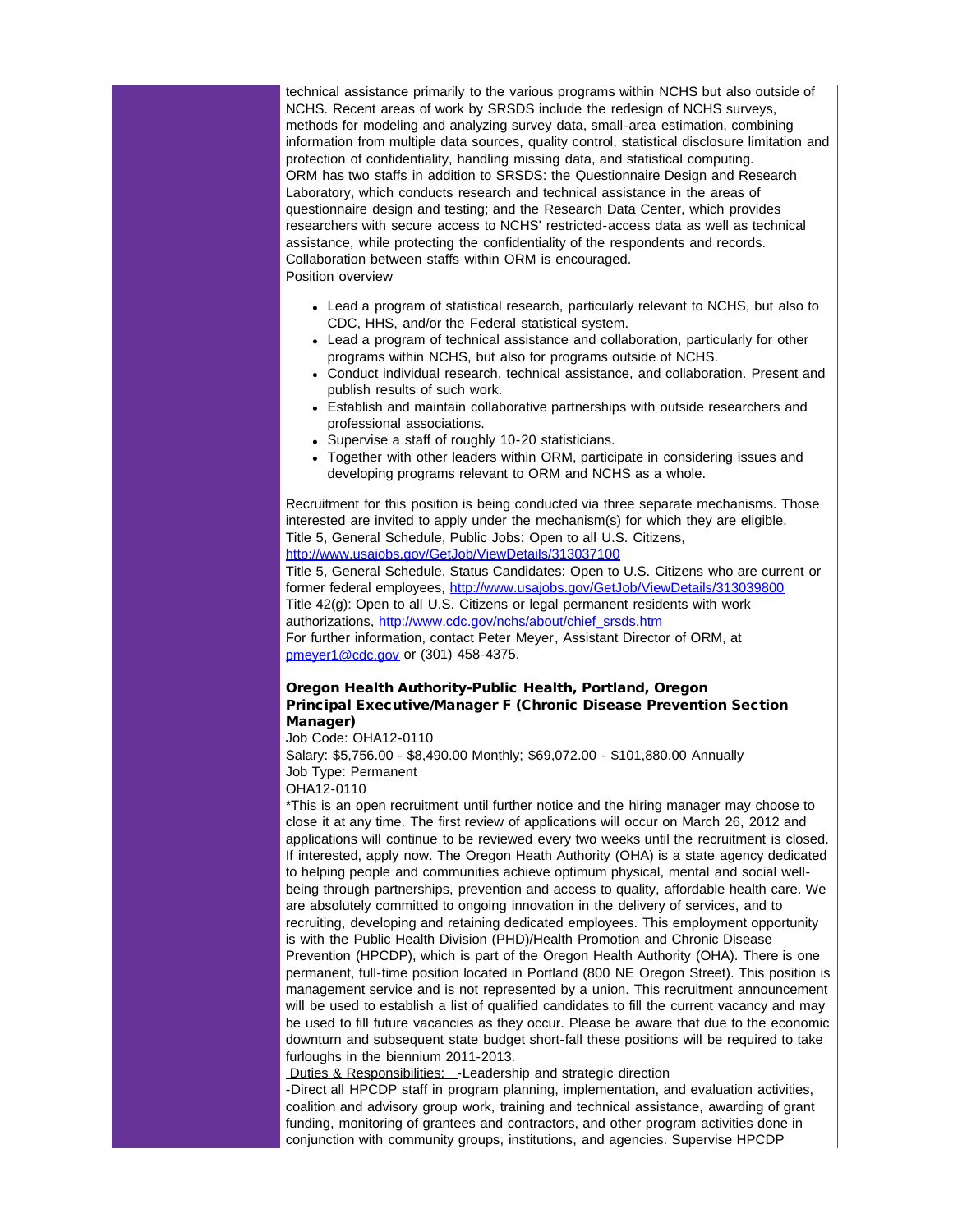management staff providing guidance and consultation on program priorities, policy development, budget, and personnel issues.

-Determine the priorities and focus of program activities, the mix of programs' resources to be allocated to populations at risk, and the state, regional, and local agencies responsible for outreach and services to those populations. Negotiate contracts and funding formulas for local health departments and other community-based organizations to carry out program activities at the state and local level.

-Establish and direct implementation of program priorities, guide the acquisition of resources to facilitate those priorities, including preparing funding proposals, and ensure that program activities efficiently implement those priorities. Direct preparation and maintenance of the programs' biennial budgets by determining priorities and advocating to higher officials for additional resources, when needed.

-State-wide policy and program development

-Lead coordination of state-wide interagency, multi-disciplinary task forces and work groups on public health initiatives related to health promotion and chronic disease prevention for the purposes of policy, rule, program, or special report development. Develop recommendations for agency heads and legislators regarding policies and programs to effectively reduce the burden of chronic diseases in the state. -Provide consultation, along with accurate and timely information, for agency administrators and staff, health care providers, legislators, the press, and the public on public health issues related to health promotion and prevention of chronic

diseases. Assure scientific content is current for all programs and scientific/technical sections of all program documents and materials.

-Agency representation

-Represent the agency in regional and national activities and on task forces related to chronic disease prevention programs and public policy development.

-Organizational development and staffing

-Recruit, interview, and select new staff directly or approve/disapprove recommendations from program managers; hear and resolve employee grievances, and determine need for and initiate disciplinary action to ensure adequate and competent staffing of section. -Other duties as assigned.

WORKING CONDITIONS: Travel (both in-state and out-of-state) to attend meetings, conferences, and make presentations. Use of microcomputers/video display terminals, short time lines on many projects, attendance at evening meetings. You must have a valid driver's license with an acceptable driving record. If not, you must be able to provide an alternate method of transportation.

Qualifications & Desired Attributes:

MINIMUM QUALIFICATIONS -- Your application materials, including your answers to the 'Supplemental Questions' will be reviewed to determine if you meet the minimum qualifications and how you meet the desired attributes for the position to which you have applied. Your answers to the supplemental questions must be reflected in the work experience section of your application. Four years of management experience in a public or private organization which included responsibility for ALL of the following: a) development of program rules and policies, b) development of long- and short-range goals and plans, c) program evaluation, and d) budget preparation. OR

Three years of management experience in a public or private organization which included responsibility for ALL of the following: a) development of program rules and policies, b) development of long- and short-range goals and plans, c) program evaluation, and d) budget preparation; AND 45-48 quarter hours (30-32 semester hours) of graduate level coursework in management. In the "Work Experience" section on your application, you must clearly describe your experience in each of the a), b), c), d) areas listed. Failure to provide this information may result in eliminating your application from further consideration.

DESIRED ATTRIBUTES -- PHD, MD, DrPH, or DSc in a health-related science, or demonstrated knowledge of chronic disease public health and prevention-related programs by being a Principal Investigator on a successful, federally funded chronic disease grant. Public health leadership and management experience. Experience developing and implementing policy, systems and environmental change related to tobacco use and other chronic conditions at the national, state and/or local level. A clear understanding of the role of public health and its intersection with the health care delivery system in the context of ongoing health systems transformation efforts in Oregon. Experience developing and implementing effective partnership strategies for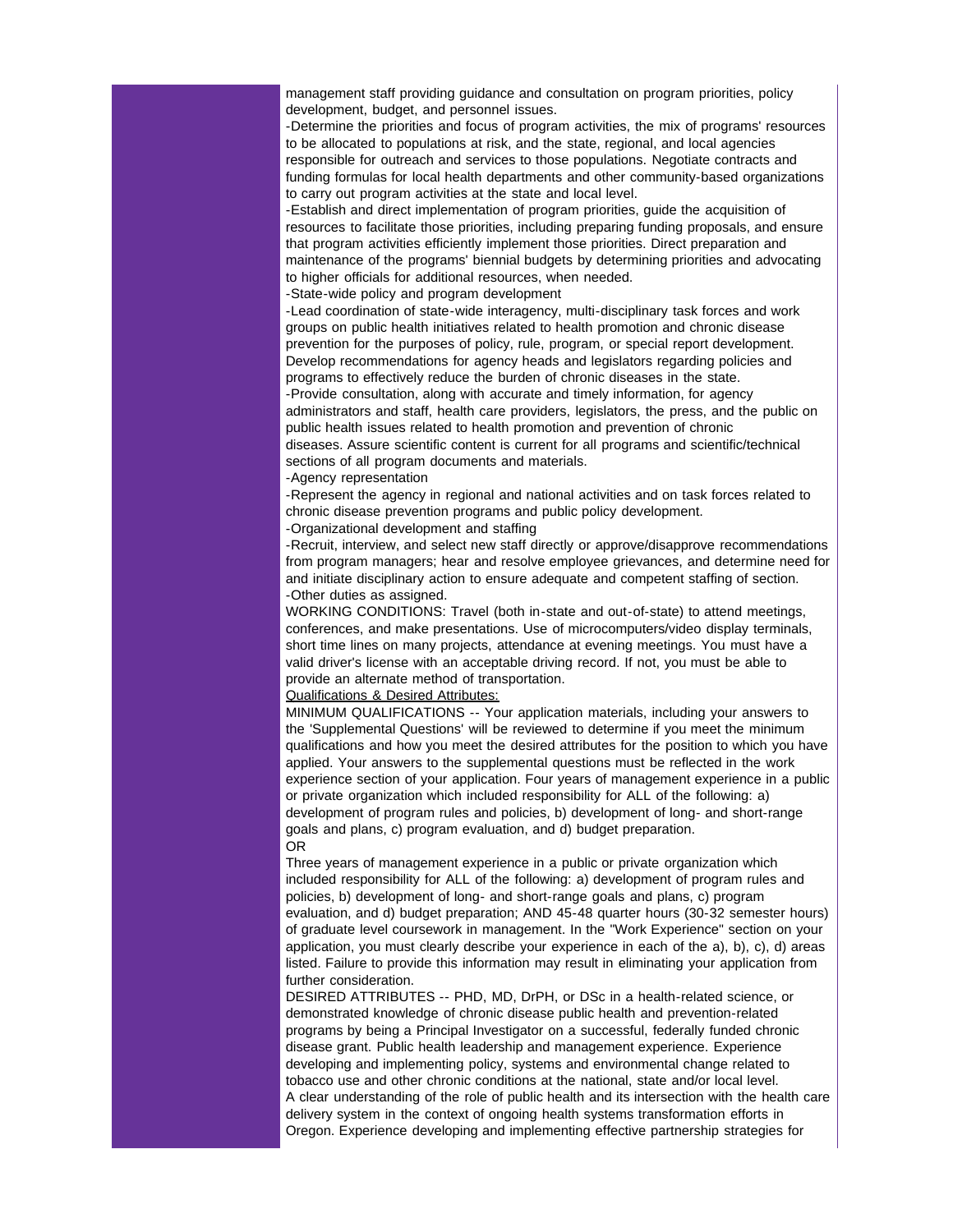achieving policy, systems and environmental change. Qualified applicants whose background most closely matches the minimum qualifications and desired attributes will be invited for an interview.

Additional Information:

ATTACH THE FOLLOWING TO YOUR E-RECRUIT APPLICATION -- A resume or curriculum vitae (as a separate document) that clearly describes your experience, skills and/or knowledge related to the requirements of the position and demonstrates that you meet the minimum qualifications as listed above. And, a cover letter (as a separate document, not to exceed three pages) that clearly addresses the desired attributes listed below. If you do not respond to each of the desired attributes, you may not be offered an interview. Qualified applicants whose background most closely matches the desired attributes will be invited to interview. Please save your cover letter as Cover Letter OHA12-0110.

1. Describe your public health leadership and management experience.

2. Describe how your work has contributed to policy, systems and environmental change related to tobacco use and other chronic conditions at the national, state and/or local level. What changes did you seek to implement, how did you work to achieve the desired outcomes and what were the results?

3. Describe your perspective on the role of public health and its intersection with the health care delivery system in the context of ongoing health systems transformation efforts in Oregon.

4. Describe what you consider the most effective partnership strategies for achieving policy, systems and environmental change. Give specific examples of your experience developing and working through these types of partnerships to achieve your desired goals.

If you need assistance to participate in the application process, you are encouraged to call 503-945-5698 (voice) or 503-945-6214 (TTY) between 8:00 a.m. and 5:00 p.m. (Pacific Time) Monday through Friday. If you are offered employment, the offer will be contingent upon the outcome of an abuse check, criminal records check and driving records check, and the information shall be shared with the OHA, Office of Human Resources (OHR). Any criminal or founded abuse history will be reviewed and could result in the withdrawal of the offer or termination of employment. OHA will communicate with all applicants by e-mail. To apply, follow the "Apply" link above and complete the Oregon employment application online. All application materials must be received by the closing date and time posted on the announcement. A resume (text or attachment) will not replace the work experience section of the application. For help with applying online, please contact 1-877-204-4442.

IMPORTANT NOTICE - Email Addresses Required. The state of Oregon requires all applications have a valid email address. If you do not currently have an email address and do not know where to go to get one please refer to our Applicant E-Recruit FAQ's web page. Click on the link below to go directly to question #14 to view several internet providers where you can get a free e-mail account. The state of Oregon does not endorse any particular provider. Applicant E-Recruit FAQ's: If you need assistance with adding attachments to your profile or to a specific job posting please go to Adding and Removing Attachments to a Profile and Job Posting for further instructions. This quick help guide can also be found on the State Jobs Page by clicking in the Applicant E-Recruit FAQ's then click on Applicant Profile Maintenance.

University of Washington, Seattle, School of Social Work

Quantitative Methodologist/Statistician, Partners for Our Children Seeking a Quantitative Methodologist/Statistician to Join Partners for Our Children, School of Social Work, University of Washington, Seattle. We are seeking a skilled, experienced, and creative quantitative methodologist/statistician to participate as a member of a multidisciplinary Research Team focused on issues relevant to the child welfare system in the state of Washington and the well-being of

vulnerable children and their families. Within the context of the team, the successful candidate will conduct and document a wide variety of statistical analyses, from simple descriptives to multivariate

multilevel modeling. In a typical month, this might include the use of multiple regression, exploratory factor analysis, survival analysis, logistic regression, structural equation modeling, and longitudinal

growth modeling techniques. The preferred candidate will have a doctoral degree in statistics, biostatistics, epidemiology, social work, psychology, sociology, public health, prevention science and/or related field, and extensive and relevant experience carrying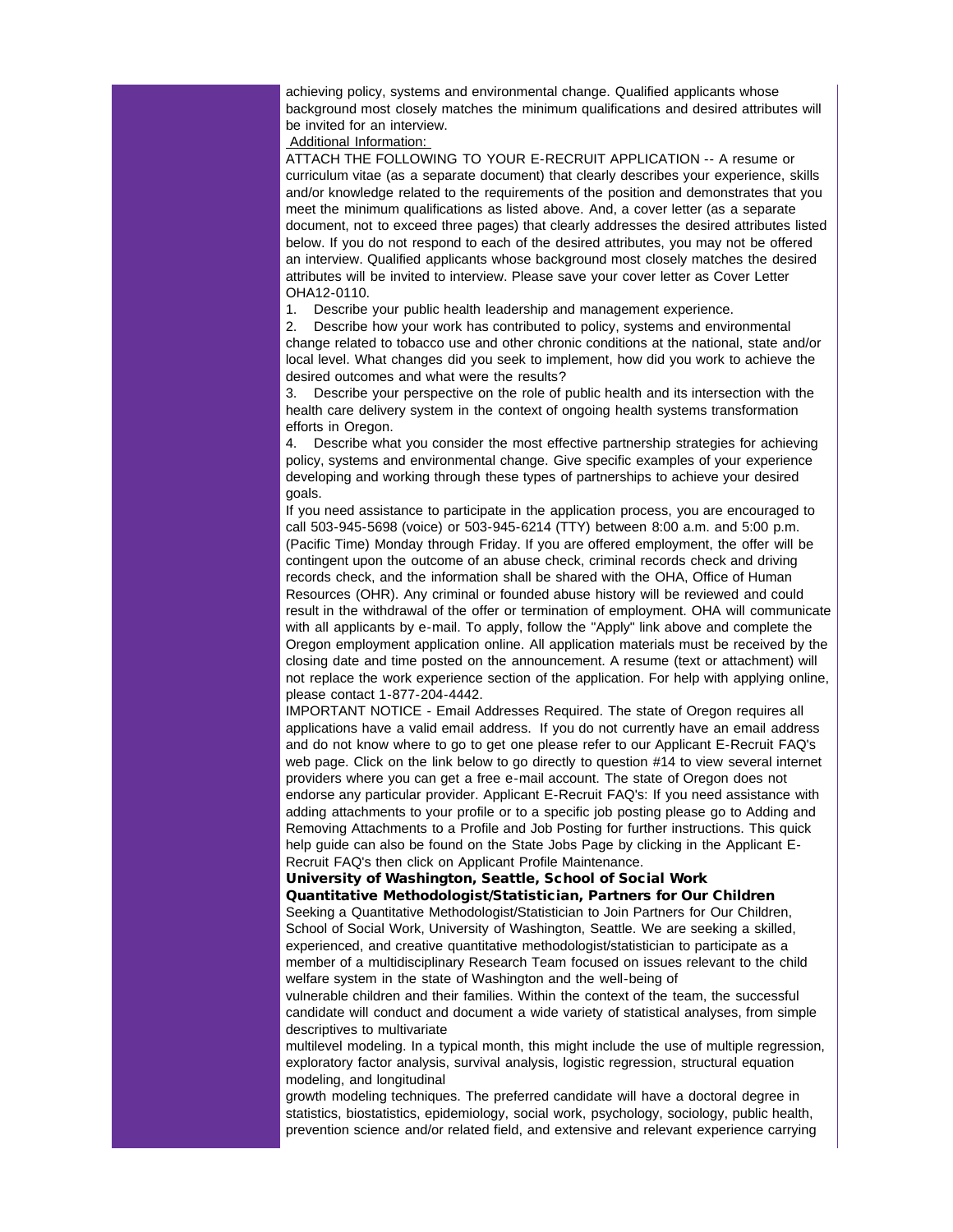#### out data analyses of increasing complexity

in social science, behavioral or public health research. A high degree of knowledge about longitudinal research methods, evaluation research, and statistical analyses is a must, as is experience and knowledge about working with data generated through a variety of research designs, including randomized controlled and quasi experimental trials. Experience solving applied problems related to non-normally distributed data, multilevel data, missing data, and other advanced data issues is a necessity. Partners for Our Children (POC), is a research, practice, and policy center that was formed and is maintained through an ongoing collaboration of the Washington State Department of Social and Health Services, the University of Washington School of Social Work, and private sector funding. We exist to share our findings, exchange ideas and provide a neutral space where every member of the child welfare community can speak freely and frankly about critical issues affecting children. We work with a range of public and private entities to improve the wellbeing of the children in our state. For more information, see [http://www.partnersforourchildren.org/who/employment](http://r20.rs6.net/tn.jsp?e=001KfVOuv9ab0Tsc37r66X15Et4ZaZzvQlicp2BBEIfvJPdsWJ-rabBpbHe44W_PwEo_NekYEysipCNbsHf1xo1azcEGD1qhP4Y1IldAK76TV2mPkj1GUw6z-xopB7fYmAkjhMJ3raO8MLJEBhY-DJHXQ==) or contact J. Mark Eddy, Ph.D., Director of Research, *imarke@uw.edu*. The UW Requisition number is 83075, and the position is open until filled.

## Vanderbilt University, The Institute for Medicine and Public Health, Vanderbilt Epidemiology Center, Nashville, TN

#### Tenure-track or Tenured Faculty Positions in Epidemiology

Applications are being accepted for multiple faculty positions at the rank of **Assistant**, Associate, or Full Professor at Vanderbilt Epidemiology Center ([www.mc.vanderbilt.edu/epidemiology\)](http://r20.rs6.net/tn.jsp?e=001KfVOuv9ab0RPWX_z_5f-Z2kVrfNBc7fzG8Hli9C9rhssEaBUZHnLoN8iT1AIW4zd4YbyFu3Y6oLuwEhtnrK-akcY5BHFxxIc1qysS3pGhRYMXk3Yt2zD7LPKUzHybpNyuyF1t5YFiwU=), Institute of Medicine and Public Health. Currently, more than 50 epidemiologists at Vanderbilt are conducting multiple clinical and population-based studies, including three large cohort studies in the U.S. and abroad with survey data and biological samples from approximately 225,000 study participants. Areas of ongoing research include diet and nutrition, environmental exposures, genetic and other biomarkers for disease risk and progression, health behaviors, reproductive epidemiology, and racial disparities in health outcomes. The center is particularly interested in expanding its research and training programs in epidemiology of cardiovascular diseases and diabetes. Candidates should have a doctorate in epidemiology or a related field with additional training or experience in epidemiologic research. Successful candidates are expected to develop and sustain an independent research program in chronic disease epidemiology. Exciting opportunities exist to work on cohort consortium projects and collaborate with existing faculty on multiple ongoing research projects in epidemiology.

To apply, email a cover letter - including a brief summary of research experience and interests - and curriculum vitae to [mary.j.daly@vanderbilt.edu](mailto:mary.j.daly@vanderbilt.edu). The cover letter salutation line should be directed to: Dr. Wei Zheng, c/o Mary Jo Daly, 2525 West End Ave., 8<sup>th</sup> floor, Vanderbilt University Medical Center, Nashville TN 37203-1738.

#### Wake Forest, Winston-Salem, North Carolina Post-doctoral Position

Job Description: The primary purpose of this 2-year post-doctoral/Research Fellow position will allow the Research Fellow to participate in the ongoing community-based participatory research (CBPR) activities currently being implemented with Dr. Rhodes as PI. This position will focus on 4 overarching areas: CBPR, intervention research, and quantitative and qualitative research by contributing to the projects currently underway and future funded grants.

Research and Project Activities-The Research Fellow will be responsible for writing behavioral, scientific manuscripts for peer review, as a lead author and as a coauthor on several manuscripts related to Latino health, CBPR, HIV, lay health advisors, and relevant topics based on data from ongoing CBPR projects. As part of the preparation for these manuscripts the Research Fellow will be conducting quantitative and qualitative analyses independently and in conjunction with study team leadership, particularly Dr. Rhodes. The Research Fellow also will work with project staff and community partners to design future studies.

CBPR-The Research Fellow will be an integral member of our CBPR partnership. Research Fellow will attend and take an active role all CBPR partnership meetings that this partnership is currently conducting. These biweekly meetings include members of the CBPR partnership who serve on various study-related teams. Because the Research Fellow's work will overlap teams, the Research Fellow will have a permanent place on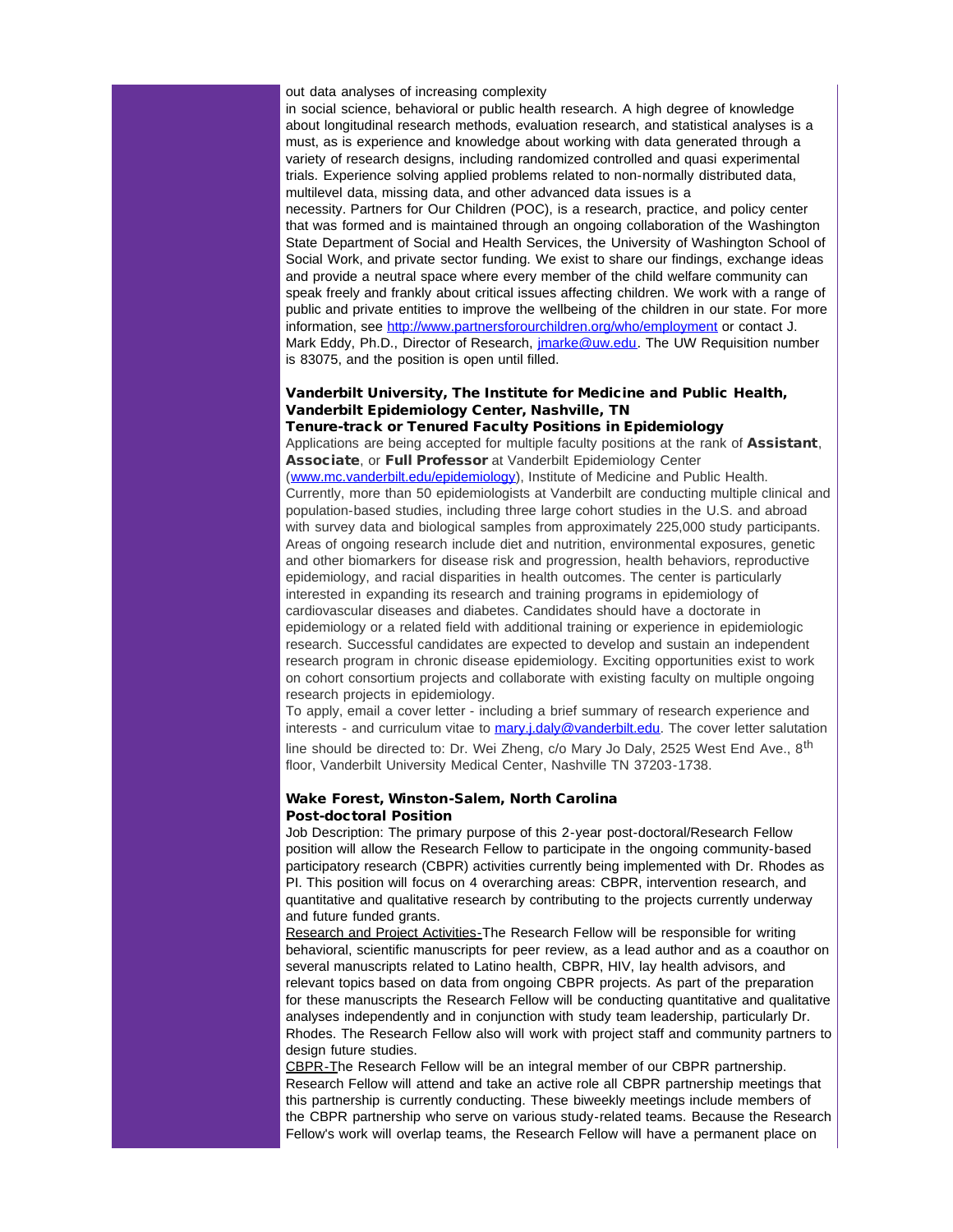the agenda to work with partnership members on the various tasks of his postdoctoral training, and he or she will schedule supplemental meetings as needed. In addition to participating in the research activities, the Research Fellow may participate in supplemental training activities, including:

- Complete CITI certification for human subjects research;
- Complete Undoing Racism Training sponsored by The Partnership Project in Greensboro, NC;
- Audit Research Grant Preparation course sponsored by Wake Forest Clinical and Population Translational Science Graduate Program (CPTS) 741;
- Participate in NIHMD Translational Health Disparities Course;
- Apply to Participate in OBSSR: Training in Randomized Clinical Trials; and
- Identify and attend beneficial symposiums and workshops offered at Wake Forest and other local universities.

<span id="page-15-0"></span>Travel-The Research Fellow will have some conference and meeting travel. To apply provide cover letter and CV to: Scott D. Rhodes, Ph.D.; e-mail: [srhodes@wakehealth.edu.](mailto:srhodes@wakehealth.edu) Also requires application through Wake Forest Human Resources (job opening ID 15655). Questions: 336-713-5080.

#### [back to top](#page-0-1)

## CONFERENCES AND EVENTS

Black Caucus of Public Health Workers (BCHW) and Society for the Analysis of African American Public Health Issues (SAAPHI) 2012 BCHW/SAAPHI Pre-conference Meeting at the American Public Health Association Annual

Meeting

Meeting Theme: Health Disparities Across the Lifespan: Addressing Gender-Specific Health Inequities Among the African Diaspora San Francisco, CA

October 27, 2012 (8:00 a.m.-5:30 p.m.)

The Black Caucus of Public Health Workers (BCHW) and the Society for the Analysis of African American Public Health Issues (SAAPHI) would like to cordially invite you to participate in the 2012 BCHW/SAAPHI pre-conference meeting. BCHW and SAAPHI, affiliates of the American Public Health Association (APHA), are national public health organizations comprising researchers, physicians and health advocates dedicated to improving the overall health of African Americans. Both organizations promote and utilize scientific research to inform scientific knowledge, program development and policy decisions. The theme of the 2012 meeting is: "Health Disparities Across the Lifespan: Addressing Gender-Specific Health Inequities Among the African Diaspora", which will take place on October

27, 2012 from 8:00 to 5:30pm in San Francisco, CA in collaboration with APHA's annual meeting. Research on the health disparities that affect African-American men and women will be presented along with theories and frameworks that view people of Color in the context of their social environment in which social behavior, cultural, historical, political, and economic forces influence health

and disease. Registration for the conference will open June 1, 2012.

#### Breast Cancer Action

Free Webinar on Inequities in Breast Cancer: What's Race Got to Do With It?

May 15, 2012 (2:00 p.m. PST) or May 16, 2012 (11:00 a.m. PST)

Why are white women more likely to develop breast cancer, yet African American, Latina and Samoan women are more likely to die from the disease? Why do women of color tend to develop more aggressive breast cancers at earlier ages than white women? Why are we seeing the sharpest rise in breast cancer rates in Japanese women in Los Angeles? Race and ethnicity play a huge role in the answers to these questions because so often where we live, work and play is tightly bound to our racial make-up. Please join us for this important

([http://org2.democracyinaction.org/dia/track.jsp?](http://r20.rs6.net/tn.jsp?e=001KfVOuv9ab0QZnjQaold6knUXILS_CFVx_3r3CSliAErQV7OReRDeRf2U5YtQpWIGwRxgmQGQgofAzsrRzp-XbzR63kIQ2TCgFM1bR2pP1XXbJy5re5EmLe1ahRCeKpyF5b4M1JmCUE8AxSW7LwXlGc4k257FEqinTls4kkGegYUkL7-V83lgDgpz4sh3uDMsPF9jF3RtMD8=)

[v=2&c=ti0Re2k2ZSMXhZ8LFcnyOkQkPAGCOZFs\)](http://r20.rs6.net/tn.jsp?e=001KfVOuv9ab0QZnjQaold6knUXILS_CFVx_3r3CSliAErQV7OReRDeRf2U5YtQpWIGwRxgmQGQgofAzsrRzp-XbzR63kIQ2TCgFM1bR2pP1XXbJy5re5EmLe1ahRCeKpyF5b4M1JmCUE8AxSW7LwXlGc4k257FEqinTls4kkGegYUkL7-V83lgDgpz4sh3uDMsPF9jF3RtMD8=) free webinar: Inequities in Breast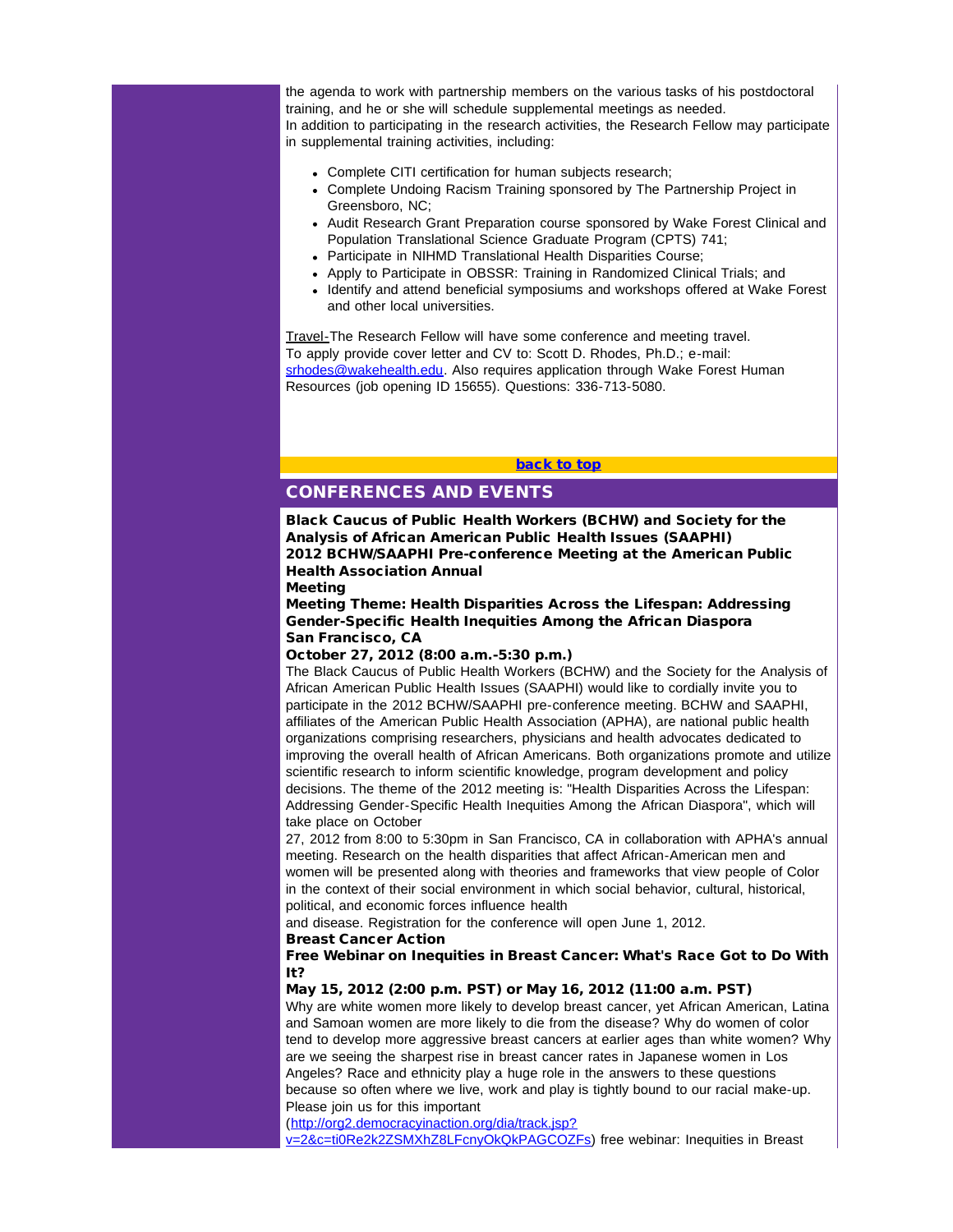Cancer: What's Race Got to Do With It?, where we will examine the racial and socioeconomic factors that influence the health of individuals and communities. Inequities in breast cancer risk and outcomes vary among different racial and ethnic communities and are well documented. In our efforts to address and end this disease, health activists, practitioners, and legislators must focus on the social and economic context in which the disease arises. As a society, we can affect and potentially avoid these unjust inequities in breast cancer.

Join us on Tuesday, May 15 at 2pm PST/5pm EST

([http://org2.democracyinaction.org/dia/track.jsp?](http://r20.rs6.net/tn.jsp?e=001KfVOuv9ab0RDUo6EkSxjicNoR8VFaqiQcjoMWinHe0BdQ3oN20SHOMVafflpX8E4uuB0U5ID3DXVopkTu6xnErxsHt9dDoQTZyeUdyItQFn1SBa42erCOglu0LKF8qiVJ23z45PvfQ6xwzUzohN3Y_am6D4OiDHB03joRmRnkeIss1dD_XigQ2YCJ_RcQAbo7HU6_35ACTPB77SqObeeDw==)

[v=2&c=yEENOYF%2Bjhtx43%2FOsYLfdEQkPAGCOZFs\)](http://r20.rs6.net/tn.jsp?e=001KfVOuv9ab0RDUo6EkSxjicNoR8VFaqiQcjoMWinHe0BdQ3oN20SHOMVafflpX8E4uuB0U5ID3DXVopkTu6xnErxsHt9dDoQTZyeUdyItQFn1SBa42erCOglu0LKF8qiVJ23z45PvfQ6xwzUzohN3Y_am6D4OiDHB03joRmRnkeIss1dD_XigQ2YCJ_RcQAbo7HU6_35ACTPB77SqObeeDw==) or Wednesday, May 16 at 11am PST/2pm EST ([http://org2.democracyinaction.org/dia/track.jsp?](http://r20.rs6.net/tn.jsp?e=001KfVOuv9ab0RRTpwfyGSx5OhHGcCnliYU6zjkiyS6749lMz9mB8WHWIeHSpPafA85HRkjhgnd2d8Pq13QycSrL6v9bbeo0RjH6P-LcqCbUbOhvXllMSteR-q-4FZNeIAk_CrVMdbgQm1m7wsxLKg9M9KB6LE-B7LVxLh8IZHRCwKNvR7XLVlhn_gGEzKP-rV4pEI84xD7xqwlXhBJMUkMrw==)

[v=2&c=%2Br15BKIiLzcQWNiPeIc9kkQkPAGCOZFs\)](http://r20.rs6.net/tn.jsp?e=001KfVOuv9ab0RRTpwfyGSx5OhHGcCnliYU6zjkiyS6749lMz9mB8WHWIeHSpPafA85HRkjhgnd2d8Pq13QycSrL6v9bbeo0RjH6P-LcqCbUbOhvXllMSteR-q-4FZNeIAk_CrVMdbgQm1m7wsxLKg9M9KB6LE-B7LVxLh8IZHRCwKNvR7XLVlhn_gGEzKP-rV4pEI84xD7xqwlXhBJMUkMrw==) for this free one-hour webinar to learn about what you can do to help achieve health equity - the highest level of health for everyone!

Register for Tuesday, May 15th at 2pm PST/5pm EST,

[http://org2.democracyinaction.org/dia/track.jsp?](http://r20.rs6.net/tn.jsp?e=001KfVOuv9ab0QRrFRN0xCiMl-ECoQfc4Ap5oY2hWbBbjlIgXA_hzG1fpQOk7rUciAMv8Aq_I8N98WD3XVKPW8xnACCjK4OyZXXcJppAEr7TqOgH5ZrtTgxtxrOPLlK2yJ6Q49CWtB9GefVOuHye3XNpV_gwNBFaMLPGZaHBbS8X-eRoT8XlMFb57tcg3scFYkF0O8GYCu7sJEDgwITLnXaZQ==)

[v=2&c=NP%2BESrihz4SbbibJXLUBRUQkPAGCOZFs](http://r20.rs6.net/tn.jsp?e=001KfVOuv9ab0QRrFRN0xCiMl-ECoQfc4Ap5oY2hWbBbjlIgXA_hzG1fpQOk7rUciAMv8Aq_I8N98WD3XVKPW8xnACCjK4OyZXXcJppAEr7TqOgH5ZrtTgxtxrOPLlK2yJ6Q49CWtB9GefVOuHye3XNpV_gwNBFaMLPGZaHBbS8X-eRoT8XlMFb57tcg3scFYkF0O8GYCu7sJEDgwITLnXaZQ==)

Register for Wednesday, May 16th at 11am PST/2pm EST, [http://org2.democracyinaction.org/dia/track.jsp?](http://r20.rs6.net/tn.jsp?e=001KfVOuv9ab0RW2-82NUkRMuymLs0kKf90259lXKWvayn3NtDQXaBDQ1wnqaRunx_9Q6vafhX2OjIyDgw6jkqr5y7m1ZAx5y3x0acMsDMqmDsE7rKI9gjVAkcKGhzp13gn75rcqG3ifkGhdiPiTaxyEU05D6vv7wFv5sWC1rDO9ybFEXLJe7QJDXlVshLkAOh7y7iBVVJS7VWxL33QGXxPn6GkrksvBGJ3)

[v=2&c=OYbr%2F%2F3f%2FuylhhNpiEfkM0QkPAGCOZFs.](http://r20.rs6.net/tn.jsp?e=001KfVOuv9ab0RW2-82NUkRMuymLs0kKf90259lXKWvayn3NtDQXaBDQ1wnqaRunx_9Q6vafhX2OjIyDgw6jkqr5y7m1ZAx5y3x0acMsDMqmDsE7rKI9gjVAkcKGhzp13gn75rcqG3ifkGhdiPiTaxyEU05D6vv7wFv5sWC1rDO9ybFEXLJe7QJDXlVshLkAOh7y7iBVVJS7VWxL33QGXxPn6GkrksvBGJ3) For your convenience, we are offering the webinar at two different times. Click on the links above to register for the time and day that works for you.

Center for Research & Education on Gender and Sexuality

2012 Summer Institute: Race, Sex, and Equity Deadline: May 15, 2012 The 11th annual Summer Institute will explore the concepts of race, sex, and equity through critical analysis of race, gender, sexuality, age, and disability. This year's program will feature preeminent sexuality research scholars, sexual rights advocates, and program implementers whose research and advocacy work challenges conventional paradigms around sexuality and racial equity. And visit our facebook page [https://www.facebook.com/events/284775651590369/](http://r20.rs6.net/tn.jsp?e=001KfVOuv9ab0RTOxW3IiWI6pMyBvCNqxGx1Mx7PNxzVBT93rBdamW_001RnClJSqtkhwX-NDQCxCSDBbU8HWKiJaapfcAemFh71LBtLfgvo2wFf8ghE8HQ2jBmNXF9-dI4nnJm__jJyotoYxRp_bim_Q==)

#### Columbia University

## Epidemiology and Population Health Summer Institute New York City

#### June 4-29, 2012 (Courses are one week long) Deadline: May 15, 2012

For those interested in methodological and substantive short courses related to population health and social determinants of health, including courses on multilevel modeling, lifecourse epidemiology, ethics, social epidemiology, place and health, and others, the Epidemiology and Population Health Summer Institute at Columbia (EPIC) is extending registration for June 2012 courses until May 15. Follow this link to learn more and register: [https://www.cuepisummer.org/](http://r20.rs6.net/tn.jsp?e=001KfVOuv9ab0SlNPR1yQu7j5OseNu5vsLI0imwUC2JzbNknSy3Q8KbVUpDzAgBEqvQG37Bjz1-oSuQR-tGvkA70-IUe8CnwEtsSxPMSle6mCEBV51E26Dc9Q==). EPIC invites investigators and scholars from the health and social sciences, public health practitioners, clinicians, and industry professionals interested in population health to register for one or more of our focused courses. \*Courses are one week long and all are offered in New York City.\* Intercultural Cancer Council

The 12<sup>th</sup> Biennial Symposium on Minorities, the Medically Underserved & Health Equity

Hilton Americas Houston Houston, TX

June 27-July 1, 2012

Considered the "grand-dad" of all health disparities meetings, the 25th Anniversary of the Biennial Symposium on Minorities, the Medically Underserved & Health Equity <[http://iccnetwork.us1.list-manage.com/track/click?](http://r20.rs6.net/tn.jsp?e=001KfVOuv9ab0RM8E8xbf0iBewjHE6T_yof5HRrG8FZDJtSh3qPySPnXhgUvNEpcj6EIiw5gOJwlUU4spL-yp7zxb-Xnb2xfhobxCiCEWBGVkOhKnpTOMrkaArcP59_mQN9KPAfTirOk2FuOsUEsPvvUlpa2HJi1fwwd1oTq1Wv0nxt6Lhc4ScT8Ckn94ErD6zQQ9WF2emiIKYI1KnBWEPx5o3mE3x7SkbCqFRFTW_1frQ=)

[u=daadd9a6b4036ef872a8d6bbd&id=ecce732167&e=927560e2fa>](http://r20.rs6.net/tn.jsp?e=001KfVOuv9ab0RM8E8xbf0iBewjHE6T_yof5HRrG8FZDJtSh3qPySPnXhgUvNEpcj6EIiw5gOJwlUU4spL-yp7zxb-Xnb2xfhobxCiCEWBGVkOhKnpTOMrkaArcP59_mQN9KPAfTirOk2FuOsUEsPvvUlpa2HJi1fwwd1oTq1Wv0nxt6Lhc4ScT8Ckn94ErD6zQQ9WF2emiIKYI1KnBWEPx5o3mE3x7SkbCqFRFTW_1frQ=) will again bring together thought leaders from a wide range of professions as well as community leaders from all walks of life to not only discuss the problems generated by health disparities, but to walk away with practical solutions to addressing the problems. The Biennial also features the 10th Annual Disparities in Health in America: Working Towards Social Justice Summer Workshop <[http://iccnetwork.us1.list-manage.com/track/click?](http://r20.rs6.net/tn.jsp?e=001KfVOuv9ab0QdF38Aua-mm903Luxhi1-FUwgxbYxJGh4ZtGx0j_1fOs59w2lrToO0GgJEW7revZMdKKw2CtlU_rbcn1ewRCpPrBiaVzlfugUd508ygeHytMvb_JTcrylAG8N3Kp-jAqCcgg8GeaM1wlr3aCvxFrBKnrwganyW0lzE1j-P1qrrAUMdj1hz8OfHes51lQ-bV38AROXS9bOfVFrEgBtq05Ym6Ppi7ZV33lI=) [u=daadd9a6b4036ef872a8d6bbd&id=123eb481c6&e=927560e2fa>](http://r20.rs6.net/tn.jsp?e=001KfVOuv9ab0QdF38Aua-mm903Luxhi1-FUwgxbYxJGh4ZtGx0j_1fOs59w2lrToO0GgJEW7revZMdKKw2CtlU_rbcn1ewRCpPrBiaVzlfugUd508ygeHytMvb_JTcrylAG8N3Kp-jAqCcgg8GeaM1wlr3aCvxFrBKnrwganyW0lzE1j-P1qrrAUMdj1hz8OfHes51lQ-bV38AROXS9bOfVFrEgBtq05Ym6Ppi7ZV33lI=), a special training program for undergraduate & graduate students to earn academic credit. This session starts before the Symposium on June 26. The Biennial Symposium is a great opportunity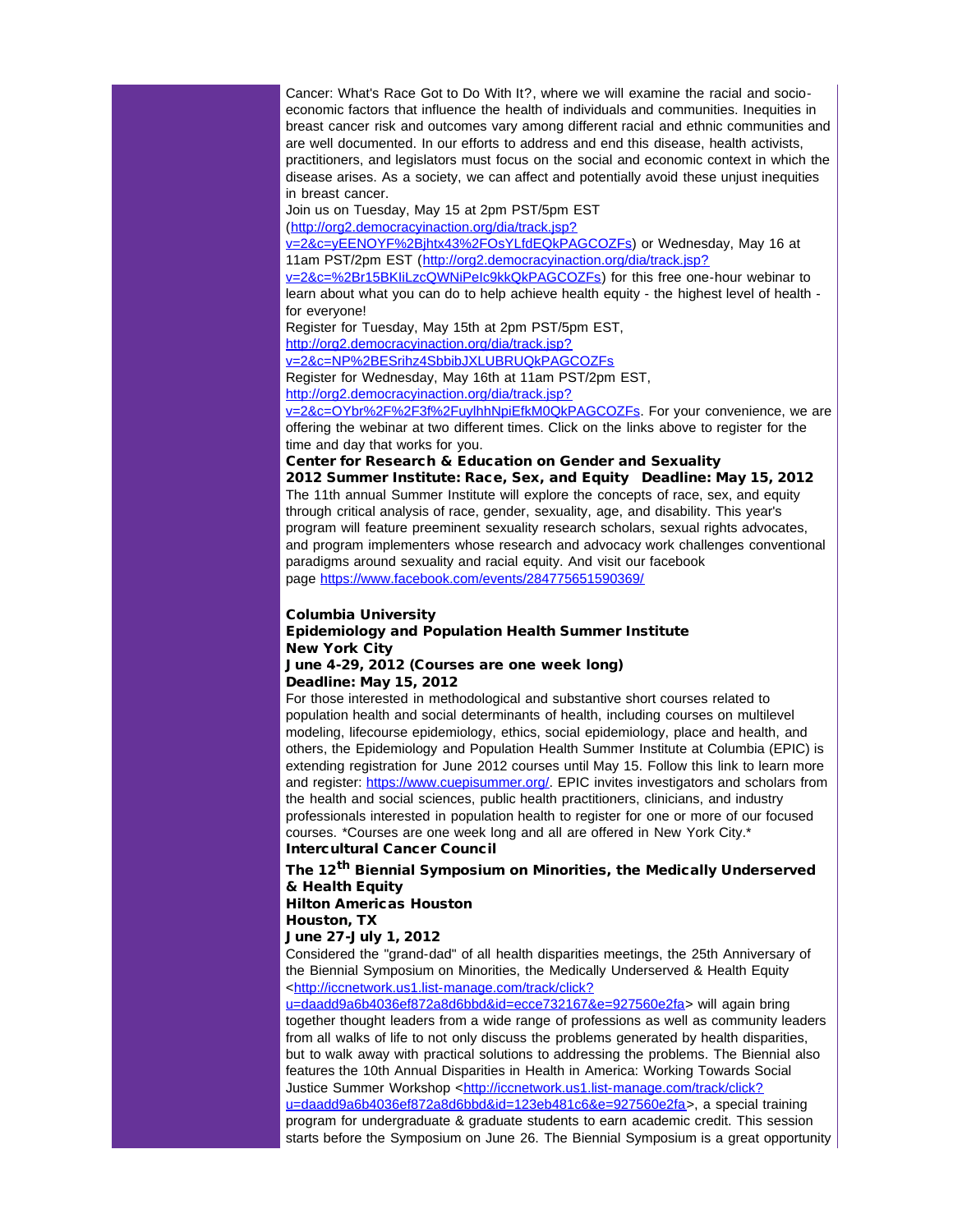for you to share your work and expertise in health disparities at the national and international level. We are pleased to offer financial assistance for students and trainees to attend. More information about the Biennial and the Summer Workshop can be found online at [http://iccnetwork.us1.list-manage2.com/track/click?](http://r20.rs6.net/tn.jsp?e=001KfVOuv9ab0Qep6BhUDHgZ7QFz_ns2SDehwhPV6eL1sUeEGA8ziyP767v5S3tBrpHEt3QBbyIpYld1LkOzfK2LbE6uMALs3x8KTwO5syCelDdm9tWst-NuOCuC0rRcyMwG_yZ-5Om8wiUkYenvbHzsqHutWa2NxGY5i0S20Z67x4ENCFWmMJeqlvujCuIFuxBglhTD1aW3BRovffcfMdBppbuFcofNcNowjAlNjU6OjA=) [u=daadd9a6b4036ef872a8d6bbd&id=053bf7d221&e=927560e2fa.](http://r20.rs6.net/tn.jsp?e=001KfVOuv9ab0Qep6BhUDHgZ7QFz_ns2SDehwhPV6eL1sUeEGA8ziyP767v5S3tBrpHEt3QBbyIpYld1LkOzfK2LbE6uMALs3x8KTwO5syCelDdm9tWst-NuOCuC0rRcyMwG_yZ-5Om8wiUkYenvbHzsqHutWa2NxGY5i0S20Z67x4ENCFWmMJeqlvujCuIFuxBglhTD1aW3BRovffcfMdBppbuFcofNcNowjAlNjU6OjA=)

National Center for Health Statistics 2012 National Conference on Health Statistics Renaissance Washington DC Downtown Hotel, 999 Ninth Street NW, Washington, DC 20001 August 6-8, 2012

To register or learn about the conference, please visit: [http://wwwdev.cdc.gov/nchs/events/2012nchs/index.htm.](http://r20.rs6.net/tn.jsp?e=001KfVOuv9ab0SzIEqwkW6QVkXGGP35QPJUzBQ7_46cZMGOkqngecPfZexCP6PBdLevbTf-Y5k_O2LYNfrWaNGyMAcrYNIA4MuqV7NGhJJsgJrSlsbT3H2kmeTZYf6sihHSPve-u1i2lFwTZ8RjjzlVJzhc-VFndy5t)

Joint Center for Political and Economic Studies Health Policy Institute Place Matters: Models of Action, Innovation & Collaboration National Health Equity Conference Renaissance Hotel 999 Ninth Street, NW Washington, DC September 5, 2012

For more information, please contact **[HPI@jointcenter.org](mailto:HPI@jointcenter.org)**.

#### UCL Department of Epidemiology and Public Health, International Institute for Society and Health Health and Society Summer School: Social Determinants of Health London, UK

## July 9-13, 2012

*Applications are now open for the five-day Health and Society Summer School: Social Determinants of Health* [http://bit.ly/HisSdG](http://r20.rs6.net/tn.jsp?e=001KfVOuv9ab0QI2A0BfLXF_P0ZpT0dsws9ctffiL5zFen4H-CAeBXHjmkHiYK9tNwtQRSNukjwND_JwpudjSY09_bFKSFo5fPqcQlt64Tr8cg=)

"......The course is multi-disciplinary and covers topics including social stratification, work, gender, ethnicity, social-biological translation, life course epidemiology, mental health, oral health, disability, inequality and human rights, Russian mortality crisis, tackling health Inequalities, public health ethics, politics of health and equity, and globalization and health.

The non-residential summer school is designed for two types of participant:

those who already work in the field of public health and want to refresh their knowledge of population health with a focus on social determinants,

those who are considering a career in public health or related research such as social epidemiology and health policy (national and global).

Professor Sir Michael Marmot, former chair of the WHO Commission on Social Determinants of Health, and of the Marmot Review in England, will open the summer school with a presentation on the social determinants of health and close the week with a lecture and discussion on national and international policy development. The programme will be presented by experts in the field through lectures, workshops, and group discussions. A particular feature of the course is the opportunity for participants to explore their interests through discussion with leading researchers and with participants from a range of disciplines.

There are two evening events:

Dr David Stuckler from the University of Cambridge will give a lecture on:

*"Economic crises and population health: from the Great Depression to the current crisis"* Professor Peter Piot, Director of the London School of Hygiene & Tropical Medicine, and Professor of Global Health will give a lecture on: *"AIDS: between science and politics"* Contact [catherine.conroy@ucl.ac.uk](mailto:catherine.conroy@ucl.ac.uk) for further information. Dr Ruth Bell, Summer School Director.

Save the Date! Joint Center for Political and Economic Studies Health Policy Institute Place Matters: Models of Action, Innovation & Collaboration National Health Equity Conference Renaissance Hotel Washington, DC September 5, 2012 Featuring: Angela Glover Blackwell, Founder and Chief Executive Officer, Policy Link;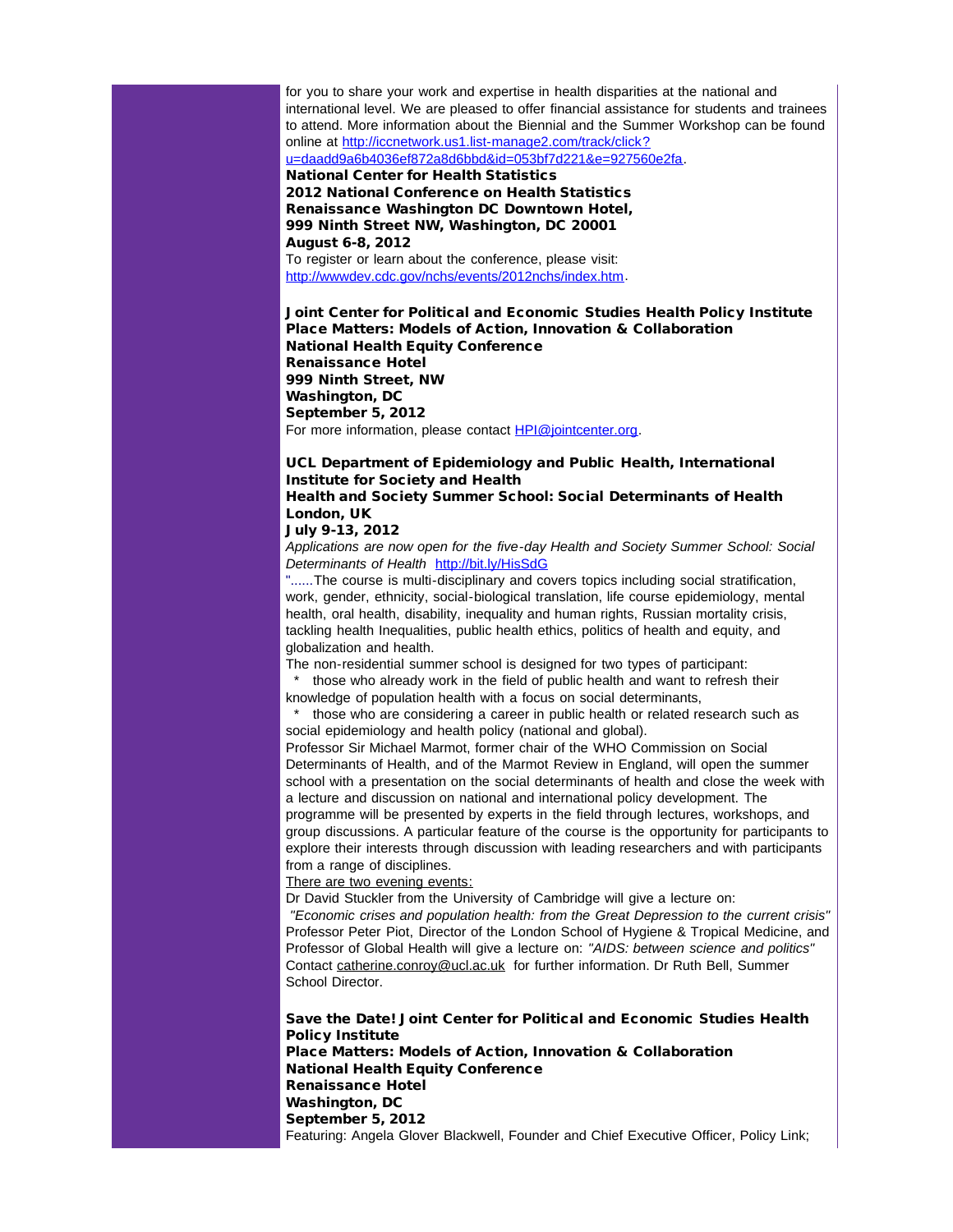<span id="page-18-0"></span>and Geoffrey Canada, President and CEO, Harlem Children's Zone. For more information contact [HPI@jointcenter.org](mailto:HPI@jointcenter.org).

[back to top](#page-0-1)

## **RESOURCES**

## **Publications**

#### Agency for Healthcare Research and Quality US National Healthcare Disparities Report [http://1.usa.gov/IiP3UJ](http://r20.rs6.net/tn.jsp?e=001KfVOuv9ab0Spqecfb0IYhqnxhjR5WVtWlcayL9KGxaozpto6yq_8cDn1KMkNefLTOCs5nN35dzIyEtUJIfVuuNhRSSIqcVx56L7P7aDYy3s=)

".....the *National Healthcare Quality Report* (NHQR) and the *National Healthcare Disparities Report* (NHDR). These reports measure trends in effectiveness of care, patient safety, timeliness of care, patient centeredness, and efficiency of care. New this year are chapters on care coordination, health system infrastructure. The reports present, in chart form, the latest available findings on quality of and access to health care.

The *National Healthcare Quality Report* tracks the health care system through quality measures, such as the percentage of heart attack patients who received recommended care when they reached the hospital or the percentage of children who received recommended vaccinations. The *National Healthcare Disparities Report* summarizes health care quality and access among various racial, ethnic, and income groups and other priority populations, such as residents of rural areas and people with disabilities........

**Content** 

Highlights From the National Healthcare Quality and Disparities Report

Chapter 1. Introduction and Methods

Chapter 2. Effectiveness

Cancer

Cardiovascular Disease

 Chronic Kidney Disease **Diabetes** 

HIV and AIDS

Maternal and Child Health

Mental Health and Substance Abuse

Musculoskeletal Diseases

Respiratory Diseases

Lifestyle Modification

Functional Status Preservation and Rehabilitation

Supportive and Palliative Care

Chapter 3. Patient Safety

Chapter 4. Timeliness

Chapter 5. Patient Centeredness

Chapter 6. Care Coordination

Chapter 7. Efficiency

Chapter 8. Health Systems Infrastructure

Chapter 9. Access to Health Care

Chapter 10. Priority Populations Racial and Ethnic Minorities

Low-Income Groups

Residents of Rural Areas

 Individuals With Disabilities or Special Health Care Needs Lesbian, Gay, Bisexual, and Transgender Populations

**Appendixes** 

Data Sources

Detailed Methods

Measure Specifications

Data Tables

AHRQ Publication No. 12-0006 Current as of March 2012

Agency for Healthcare Research and Quality National Healthcare Quality Report [http://1.usa.gov/I8AL2V](http://r20.rs6.net/tn.jsp?e=001KfVOuv9ab0TTOAiLVtNQI7G0PXkKIX8GiEL8dB0d6lZltqjeBXUB2WcLoxsgEzNn6EbwMX7pENpcoyn9lQyeYH1mUZA0HPFSSZiik9RNK4A=)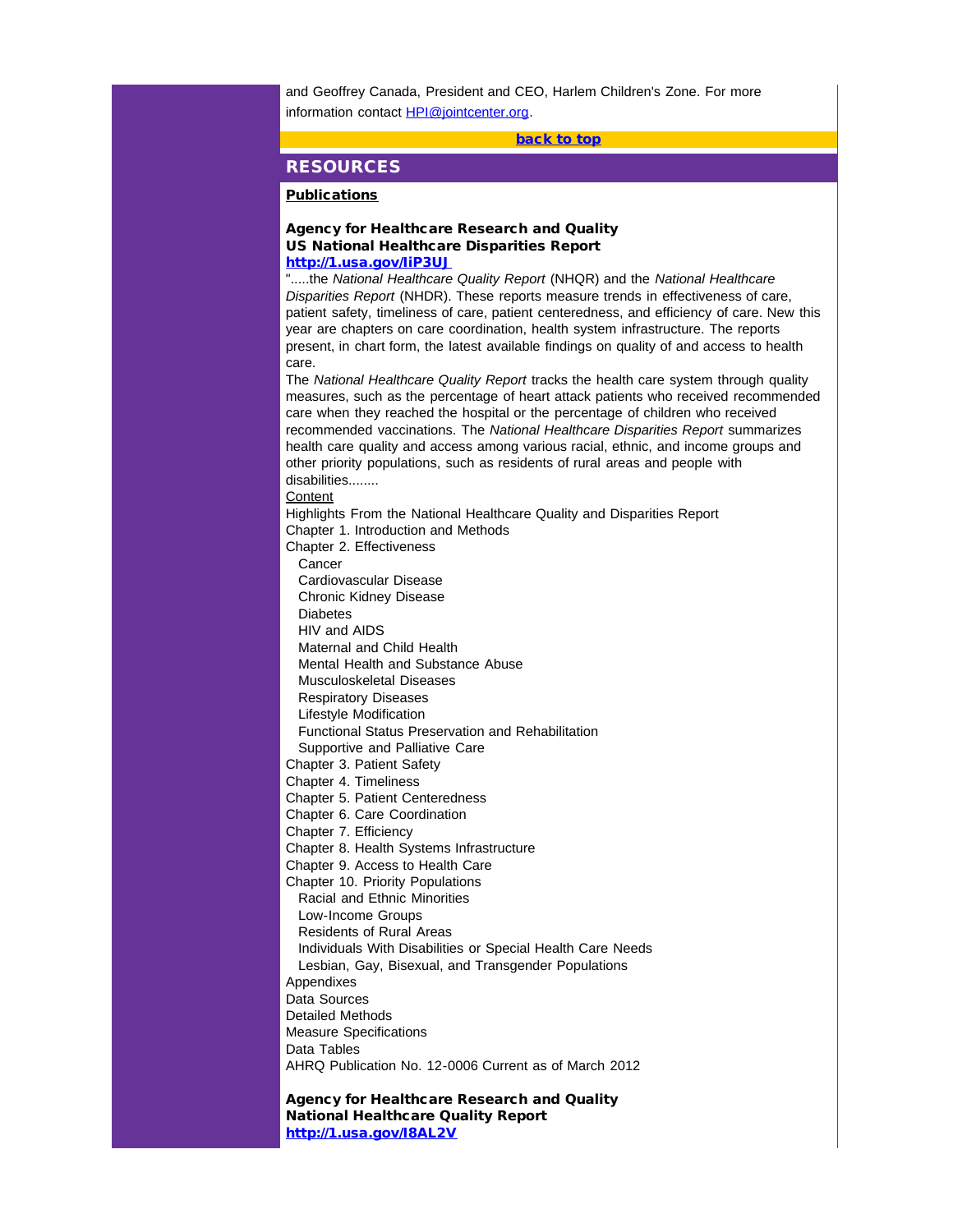Content: Highlights From the National Healthcare Quality and Disparities Report Chapter 1. Introduction and Methods Chapter 2. Effectiveness **Cancer**  Cardiovascular Disease Chronic Kidney Disease Diabetes HIV and AIDS Maternal and Child Health Mental Health and Substance Abuse Musculoskeletal Diseases Respiratory Diseases Lifestyle Modification Functional Status Preservation and Rehabilitation Supportive and Palliative Care Chapter 3. Patient Safety Chapter 4. Timeliness Chapter 5. Patient Centeredness Chapter 6. Care Coordination Chapter 7. Efficiency Chapter 8. Health Systems Infrastructure Chapter 9. Access to Health Care **Appendixes** Data Sources Detailed Methods Measure Specifications Data Tables AHRQ Publication No. 12-0005 Current as of March 2012

#### CES4Health.info!

## The Fact Sheet Series on Consumer & Community Participation in Health & Medical Research

## [http://bit.ly/H7nWKE](http://r20.rs6.net/tn.jsp?e=001KfVOuv9ab0QXKy1klvoxRCF7kY3WyoGB-SUcPWr9NfIyghrZRYR9xtJXcq1pjsKzFhgzOx8NQD3J7dV3-XjGE8-OXRIVhJWYOja8PMx16B8=)

The Fact Sheet Series on Consumer & Community Participation in Health & Medical Research contains 22 concise documents which guide researchers, consumers and community members on the 'how and why' of implementing consumer and community participation in health and medical research. Each fact sheet covers a specific topic and offers practical advice, tips, and suggestions about what to consider. The plain language used in the fact sheets ensures they are suitable for researchers, consumers and community members, who may have a wide-range of experiences and are seeking to both increase their knowledge and/or develop plans to implement consumer and community participation in their research.

#### Institute for Alternative Futures, Disparities Reducing Advances Project *State of the Health Equity Movement, 2011 Update* [www.altfutures.org/draproject](http://r20.rs6.net/tn.jsp?e=001sbE2iBQbkJOZGFQmX3Zibs8cnUwbt-IqniKLzyTfiw3mftoiwmluXeQ-P-NrRvKKh0tMSK_Wrk8P40z828e4wQUv0bwb9lqJm1L5jcT9E7aetPaAxmcKeK3JcYD5Gq0YPnMLxicREmBUOoMN4of4XQIA9CdpJUYFyvS-lwQhnVzO_LDeY_kH_Lh_o8GOSX6ADLdtwu3xGBnf_QBbrr9QsdEzdbqu9oDMwGwEYe3O4sdhuVcyKMka039if9U4WKbBwhcp4FNepuEdsHEbiZtMDIoQqlrFyMjX0moKZP2Lv66AzntyY4EctrbJXuO_JcbNoqy6aHnzvCVzFcOp0AMTQSFptWNodMUw4FZGovd1oF420ifGZ3YXqfiG5DjHq7vZRtC7dVlCA8yq6k2IAW-_s6VM4dsBhWHm)

The [Disparities Reducing Advances Project](http://r20.rs6.net/tn.jsp?e=001sbE2iBQbkJOZGFQmX3Zibs8cnUwbt-IqniKLzyTfiw3mftoiwmluXeQ-P-NrRvKKh0tMSK_Wrk8P40z828e4wQUv0bwb9lqJm1L5jcT9E7aetPaAxmcKeK3JcYD5Gq0YPnMLxicREmBUOoMN4of4XQIA9CdpJUYFyvS-lwQhnVzO_LDeY_kH_Lh_o8GOSX6ADLdtwu3xGBnf_QBbrr9QsdEzdbqu9oDMwGwEYe3O4sdhuVcyKMka039if9U4WKbBwhcp4FNepuEdsHEbiZtMDIoQqlrFyMjX0moKZP2Lv66AzntyY4EctrbJXuO_JcbNoqy6aHnzvCVzFcOp0AMTQSFptWNodMUw4FZGovd1oF420ifGZ3YXqfiG5DjHq7vZRtC7dVlCA8yq6k2IAW-_s6VM4dsBhWHm) (DRA Project) led by the Institute for Alternative Futures has released the *State of the Health Equity Movement, 2011 Update*. This set of reports brings attention to the often unnoticed but growing trend of policy decisions, administrative actions, and community efforts seeking health equity - fair access to health resources and a fair distribution of health outcomes. In the United States, awareness of health inequalities and commitment to pursue health equity are both increasing, despite the worst economic conditions in 80 years. Economic conditions threaten to worsen the unfair distribution of health outcomes. Yet efforts and specific recommendations for health equity continue to grow. The *2011 Update* reports provide a convenient resource that identifies 159 different health equity activities and 79 sets of recommendations from local, state, national, and international reports. The *2011 Update* notes that many of the recommendations focus on:

- Early childhood investment
- Education
- Active living, housing, transportation, and the environment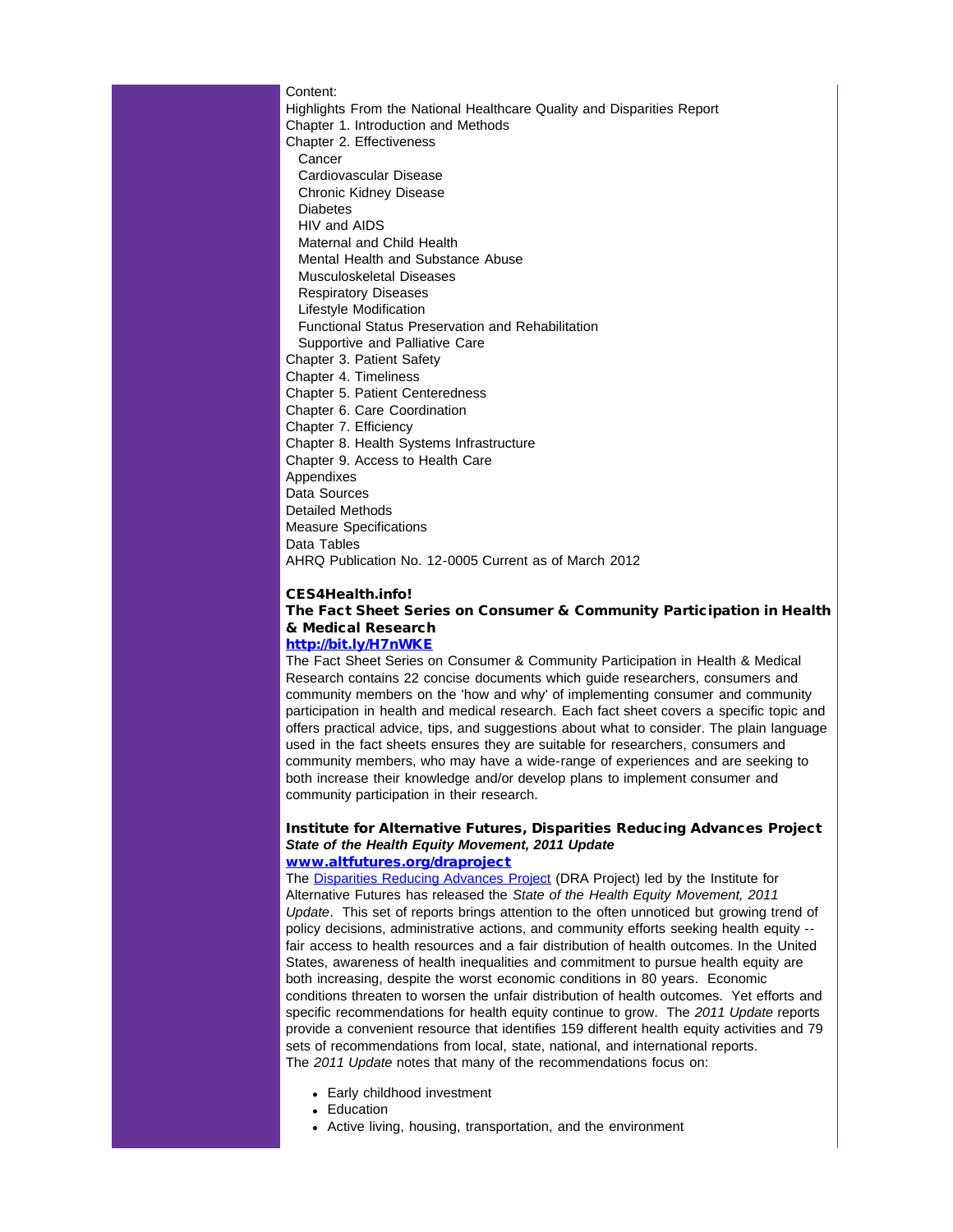Healthy eating and behaviors

- Employment
	- Law enforcement/criminal justice
	- Health care
	- Community and interagency collaboration

This breadth of areas reflects the growth in "Health in All Policies" thinking and analysis among community groups and governments at all levels, calling for each sector to contribute to the quality of the nation's health. The *2011 Update* also identifies the following recurring strategic themes across activities and recommendations:

- Increasing awareness of health inequities and the social determinants of health
- Advocacy and leadership for health equity and social justice
- Emphasizing community empowerment
- Increasing collaborative partnerships with all sectors
- The need to coordinate and utilize research and outcome evaluations more effectively

The *State of the Health Equity Movement, 2011 Update* consists of Part A: Overview, Part B: Catalog of Activities, and Part C: Compendium of Recommendations. All three reports and other DRA Project publications are available at [www.altfutures.org/draproject.](http://r20.rs6.net/tn.jsp?e=001sbE2iBQbkJOZGFQmX3Zibs8cnUwbt-IqniKLzyTfiw3mftoiwmluXeQ-P-NrRvKKh0tMSK_Wrk8P40z828e4wQUv0bwb9lqJm1L5jcT9E7aetPaAxmcKeK3JcYD5Gq0YPnMLxicREmBUOoMN4of4XQIA9CdpJUYFyvS-lwQhnVzO_LDeY_kH_Lh_o8GOSX6ADLdtwu3xGBnf_QBbrr9QsdEzdbqu9oDMwGwEYe3O4sdhuVcyKMka039if9U4WKbBwhcp4FNepuEdsHEbiZtMDIoQqlrFyMjX0moKZP2Lv66AzntyY4EctrbJXuO_JcbNoqy6aHnzvCVzFcOp0AMTQSFptWNodMUw4FZGovd1oF420ifGZ3YXqfiG5DjHq7vZRtC7dVlCA8yq6k2IAW-_s6VM4dsBhWHm)

## John Hopkins University Press' *Progress in Community Health Partnerships* (PCHP) and the Asian & Pacific Islander American Health Forum (APIAHF)

#### Special Issue focused on Asian American, Native Hawaiian and Pacific Islander Health

The John Hopkins University Press' *Progress in Community Health Partnerships* (PCHP), in collaboration with the Asian & Pacific Islander American Health Forum (APIAHF), released the first ever special journal issue focused on Asian American, Native Hawaiian and Pacific Islander (AA and NHPI) health featuring leading communitybased participatory research initiatives across our nation.

"PCHP's special issue elevates AA and NHPI community health needs to the national public health arena, highlighting community-driven approaches, strategies and lessons learned in conducting research that garners community respect, trust and encourages participation," said Kathy Lim Ko, APIAHF President and CEO. "As we celebrate National Minority Health month over the coming weeks, we hope that policy makers, public health officials and researchers will rely on this special issue and corresponding research approaches." AA and NHPI communities are incredibly diverse and experience a number of health and health care related disparities, including high rates of chronic diseases like cancer and Hepatitis B, high rates of uninsurance and barriers to accessing preventive care. To further the progress made in incorporating a disparities- and health equityfocused agenda across federal and state health programs, it is critical to enhance the current understanding of community and population health and health needs and develop an associated community-centered research infrastructure to document these needs and evaluate the effectiveness of community interventions. "The lack of community trust in researchers and public health research initiated by or in partnership with AA and NHPI communities has made it difficult to assess community health needs, develop community relevant interventions and ensure adequate resource allocation for medically underserved communities," said Winston Tseng, APIAHF Senior Policy Associate. "The practices and research highlighted in this month's journal demonstrate that communitybased participatory research is essential to ensuring AA and NHPI communities participate in research, and creating an AA and NHPI public health evidence base that can be used to eliminate disparities and meet the health needs of our communities." This special issue was supported by APIAHF's Health Through Action program via support from the W. K. Kellogg Foundation. APIAHF's Winston Tseng and Won Kim Cook and J. Keawe'aimoku Kaholokula, University of Hawaii, and Sela Panapasa, University of Michigan Institute for Social Research, served as guest editors for the special issue. Select articles in the issue include: *Asian American Health Research: What Community Agencies on the Front Line Need to Know; Improving Asian American, Native Hawaiian and Pacific Islander Health: National Organizations Leading Community Research Initiatives and Community-Based Participatory Research Approach to Evidence-Based Research: Lessons From the Pacific Islander American Health*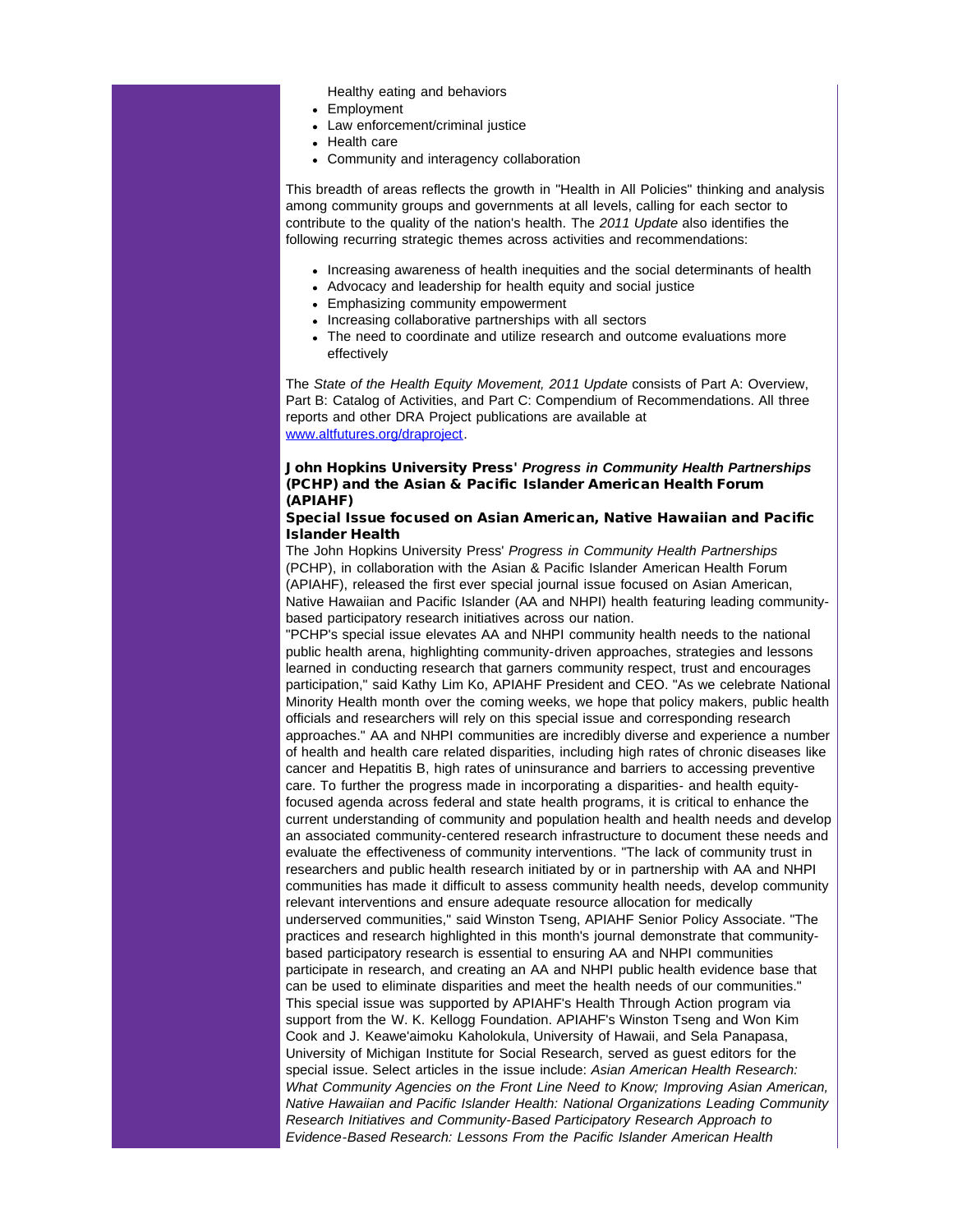#### *Study*. [Read the AA and NHPI special issue here.](http://r20.rs6.net/tn.jsp?t=u77nqxjab.0.flitqxjab.5gytkqcab.1&ts=S0765&p=http%3A%2F%2Forg2.democracyinaction.org%2Fdia%2Ftrack.jsp%3Fv%3D2%26c%3DWtAgWI20AmhJ%252BPxPa4RmEAnPOanzAzWG)

#### *Progress in Community Health Partnerships* Theme issue focused on Asian American, Native Hawaiian and Pacific Islander Health Volume 6, Issue 1, Spring 2012

[http://bit.ly/Ik4Ooz](http://r20.rs6.net/tn.jsp?t=u77nqxjab.0.ckitqxjab.5gytkqcab.1&ts=S0765&p=http%3A%2F%2Fbit.ly%2FIk4Ooz)

Volume 6, Issue 1, Spring 2012, of the journal Progress in Community Health Partnerships (PCHP) is a theme issue focused on Asian American, Native Hawaiian and Pacific Islander health, developed in partnership with the Asian & Pacific Islander American Health Forum. Thanks to funding from the WK Kellogg Foundation, the issue is entirely free and open access.

## National Cancer Institute, Division of Cancer Control Population Sciences

"The Science of Research on Racial/Ethnic Discrimination and Health" [http://healthservices.cancer.gov/areas/disparities/supplement.html](http://r20.rs6.net/tn.jsp?t=u77nqxjab.0.glitqxjab.5gytkqcab.1&ts=S0765&p=http%3A%2F%2Fhealthservices.cancer.gov%2Fareas%2Fdisparities%2Fsupplement.html) The National Cancer Institute's Division of Cancer Control and Population Sciences is pleased to announce the publication of "The Science of Research on Racial/Ethnic Discrimination and Health," a supplement to the American Journal of Public Health (May

2012; 102(5):930-1034). The theme issue aims to highlight the need for and state of empirical research on racial/ethnic discrimination and its association with the health and health care received by racial/ethnic minority populations. The issue's themed section opens with an article that reviews current measures, research approaches, data resources, and results of research on race/ethnicity-based health care discrimination. Subsequent articles center on issues of measurement, implicit bias, perception of discrimination and institutional racism. Several of the articles were written by presenters from a 2011 conference that examined the research and research methods used for investigating the role of racial/ethnic discrimination in health.

This theme issue illustrates the state of the field, describes current methodology, identifies research gaps and suggests areas that should be considered for future research. The issue will serve as a valuable resource for researchers in this topic area and will help position researchers, policy makers, and professionals at all levels of health care to address the effects of discrimination in the evolving health care environment. The full text of the articles may be accessed free of charge at

[http://healthservices.cancer.gov/areas/disparities/supplement.html.](http://r20.rs6.net/tn.jsp?t=u77nqxjab.0.hlitqxjab.5gytkqcab.1&ts=S0765&p=http%3A%2F%2Fhealthservices.cancer.gov%2Fareas%2Fdisparities%2Fsupplement.html.) After May 1, 2012, a single printed copy of the issue may be ordered online from the NCI Publications Locator ([https://cissecure.nci.nih.gov/ncipubs/home.aspx?js=1\)](http://r20.rs6.net/tn.jsp?t=u77nqxjab.0.ilitqxjab.5gytkqcab.1&ts=S0765&p=https%3A%2F%2Fcissecure.nci.nih.gov%2Fncipubs%2Fhome.aspx%3Fjs%3D1).

#### Migration Policy Institute (MPI)

Three New MPI Reports Chart Black Immigrants' Flows from Africa and the Caribbean, Demographics and Well-Being in the United States Black immigrants from Africa represented the fastest-growing segment of the foreign-

born population in the United States between 2000 and 2010. Overall, the Black immigrant population has more than doubled over the past 20 years, with 1.7 million immigrants from the Caribbean and about 1.1 million from Africa living in the United States. A trio of reports released by the Migration Policy Institute (MPI) examines the demographics of Black immigrants from the Caribbean and Africa, focusing in particular on the young children of those immigrant families. Today, about 813,000 children under the age of 10 have parents who are Black immigrants from the Caribbean or Africa accounting for nearly 12 percent of all young Black children in the United States. "This is a rapidly growing, understudied, strikingly diverse population. These flows range from highly educated, English-speaking entrants to newcomers who arrive with few years of schooling and limited English skills and whose children face great integration challenges," said MPI Senior Vice President Michael Fix. Fix is leading a research initiative by MPI's National Center on Immigrant Integration Policy that aims to address gaps in knowledge about the well-being and development of young children (birth to age 10) in Black immigrant families. The initiative, which will offer perspectives on infant and child health, parenting practices, school readiness and early school success, is supported through a grant from the Foundation for Child Development.

(1) In [Changing Demography and Circumstances for Young Black Children in](http://r20.rs6.net/tn.jsp?t=u77nqxjab.0.llitqxjab.5gytkqcab.1&ts=S0765&p=http%3A%2F%2Fmy.migrationpolicy.org%2Fsalsa%2Ftrack.jsp%3Fv%3D2%26c%3DItYYw3rfqfEu7iafcV4g1pmW%252BGzD3Qp%252B) [African and Caribbean Immigrant Families](http://r20.rs6.net/tn.jsp?t=u77nqxjab.0.llitqxjab.5gytkqcab.1&ts=S0765&p=http%3A%2F%2Fmy.migrationpolicy.org%2Fsalsa%2Ftrack.jsp%3Fv%3D2%26c%3DItYYw3rfqfEu7iafcV4g1pmW%252BGzD3Qp%252B), sociologist Donald J. Hernandez of Hunter College and the City University of New York finds that the children of Black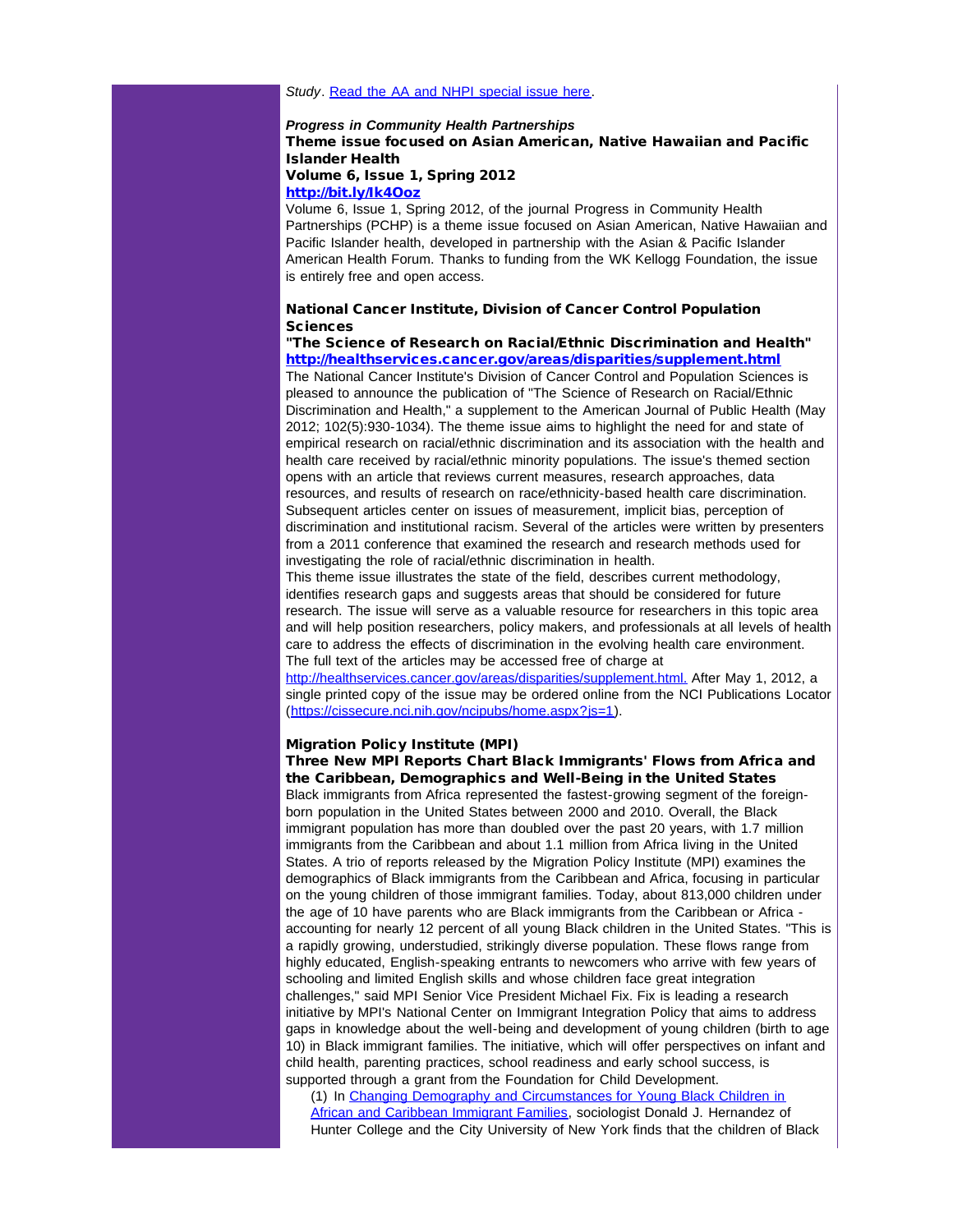immigrants generally fall in the middle of multiple well-being indicators, faring less well than Asian and White children but better than the children of native-born Blacks and Hispanic children. The Hernandez report finds that children of Black immigrants:

- Are less likely than their Hispanic peers to have parents who are unauthorized and more likely to have parents who are U.S. citizens, facilitating access to public benefits and services and, in some cases, their pace of integration.
- Typically have at least one parent who speaks English fluently, in contrast to the children of Hispanic immigrants. Their parents also have higher college graduation rates than Black children with native-born parents or Hispanic children regardless of parental birthplace. Despite relatively high parental educational attainment, English proficiency and employment, children in Black immigrant families are twice as likely to live in poverty as White or Asian children, though they are less likely to live in poverty than native-born Black and Hispanic children.
- Have the second-highest rate of pre-kindergarten enrollment of any major nativity/race-ethnicity group, after the children of Asian natives.

(2) A second MPI report, [Diverse Streams: African Migration to the United States](http://r20.rs6.net/tn.jsp?t=u77nqxjab.0.nlitqxjab.5gytkqcab.1&ts=S0765&p=http%3A%2F%2Fmy.migrationpolicy.org%2Fsalsa%2Ftrack.jsp%3Fv%3D2%26c%3DfXwR6IKr8iCXrfhViqRJQ6XyL04PiP0A), examines the rapidly growing Black African immigrant population - which grew by about 200 percent during the 1980s and 1990s and by 100 percent during the 2000s. The report, by MPI's Randy Capps, Kristen McCabe and Michael Fix, finds African immigrants generally fare well on integration indicators, with college completion rates that greatly exceed those for most other immigrant groups and U.S. natives. Despite higher levels of human capital, high employment rates and strong English skills, African immigrants' earnings lag those of the native born though they are on par with those of other immigrants. Recency of arrival, difficulty in gaining recognition for home-country academic and professional credentials and labor market discrimination may explain the underemployment of highly skilled African immigrants, the report finds.

(3) The third report, [A Demographic Profile of Black Caribbean Immigrants in the](http://r20.rs6.net/tn.jsp?t=u77nqxjab.0.plitqxjab.5gytkqcab.1&ts=S0765&p=http%3A%2F%2Fmy.migrationpolicy.org%2Fsalsa%2Ftrack.jsp%3Fv%3D2%26c%3DPioaRiOHUBtZUUIdHes5oKXyL04PiP0A) [United States,](http://r20.rs6.net/tn.jsp?t=u77nqxjab.0.plitqxjab.5gytkqcab.1&ts=S0765&p=http%3A%2F%2Fmy.migrationpolicy.org%2Fsalsa%2Ftrack.jsp%3Fv%3D2%26c%3DPioaRiOHUBtZUUIdHes5oKXyL04PiP0A) examines the relatively recent history of migration from the Caribbean, which began largely after changes to U.S. immigration law in 1965. The report, by sociologist Kevin J.A. Thomas of Pennsylvania State University, finds that despite relatively low educational attainment, English-speaking Black Caribbean immigrants earn more than Black African immigrants. This earnings gap may be explained in part by the fact that Caribbean immigrants tend to have been in the United States for longer.

For more on the Young Children in Black Immigrant Families research initiative or to download the reports, visit: [www.migrationpolicy.org/cbi.](http://r20.rs6.net/tn.jsp?t=u77nqxjab.0.qlitqxjab.5gytkqcab.1&ts=S0765&p=http%3A%2F%2Fmy.migrationpolicy.org%2Fsalsa%2Ftrack.jsp%3Fv%3D2%26c%3DXDE%252BuTy7%252FiWA2PUZIQRj%252FKXyL04PiP0A)

#### Substance Abuse & Mental Health Services Administration [Mental Health, United States, 2010](http://r20.rs6.net/tn.jsp?t=u77nqxjab.0.rlitqxjab.5gytkqcab.1&ts=S0765&p=http%3A%2F%2Flinks.govdelivery.com%3A80%2Ftrack%3Ftype%3Dclick%26enid%3DZWFzPTEmbWFpbGluZ2lkPTIwMTIwNDI1LjcwOTA4NTEmbWVzc2FnZWlkPU1EQi1QUkQtQlVMLTIwMTIwNDI1LjcwOTA4NTEmZGF0YWJhc2VpZD0xMDAxJnNlcmlhbD0xNjk2NTA2OSZlbWFpbGlkPWpuYThAY2RjLmdvdiZ1c2VyaWQ9am5hOEBjZGMuZ292JmZsPSZleHRyYT1NdWx0aXZhcmlhdGVJZD0mJiY%3D%26%26%26102%26%26%26http%3A%2F%2Fstore.samhsa.gov%2Fproduct%2FMental-Health-United-States-2010%2FSMA12-4681%3FWT.ac%3DEB_20120425_SMA12-4681)

[Mental Health, United States, 2010,](http://r20.rs6.net/tn.jsp?t=u77nqxjab.0.rlitqxjab.5gytkqcab.1&ts=S0765&p=http%3A%2F%2Flinks.govdelivery.com%3A80%2Ftrack%3Ftype%3Dclick%26enid%3DZWFzPTEmbWFpbGluZ2lkPTIwMTIwNDI1LjcwOTA4NTEmbWVzc2FnZWlkPU1EQi1QUkQtQlVMLTIwMTIwNDI1LjcwOTA4NTEmZGF0YWJhc2VpZD0xMDAxJnNlcmlhbD0xNjk2NTA2OSZlbWFpbGlkPWpuYThAY2RjLmdvdiZ1c2VyaWQ9am5hOEBjZGMuZ292JmZsPSZleHRyYT1NdWx0aXZhcmlhdGVJZD0mJiY%3D%26%26%26102%26%26%26http%3A%2F%2Fstore.samhsa.gov%2Fproduct%2FMental-Health-United-States-2010%2FSMA12-4681%3FWT.ac%3DEB_20120425_SMA12-4681) the latest in a series of publications issued biannually by SAMHSA since 1980, provides in-depth information regarding the current status of the mental health field. This publication is the only available comprehensive source of national-level statistical information on trends in both private- and publicsector behavioral health services, costs, and clients. Drawing on over 40 different data sources, this publication also includes state-level data and information about special populations such as children, military families, nursing home residents, and incarcerated individuals. The report is organized into three sections:

- People: The mental health status of the U.S. population and prevalence of mental illness
- Providers: Providers and settings for mental health services, types of mental health services, and rates of utilization
- Payers: Expenditures and sources of funding for mental health services

[Get](http://r20.rs6.net/tn.jsp?t=u77nqxjab.0.tlitqxjab.5gytkqcab.1&ts=S0765&p=http%3A%2F%2Flinks.govdelivery.com%3A80%2Ftrack%3Ftype%3Dclick%26enid%3DZWFzPTEmbWFpbGluZ2lkPTIwMTIwNDI1LjcwOTA4NTEmbWVzc2FnZWlkPU1EQi1QUkQtQlVMLTIwMTIwNDI1LjcwOTA4NTEmZGF0YWJhc2VpZD0xMDAxJnNlcmlhbD0xNjk2NTA2OSZlbWFpbGlkPWpuYThAY2RjLmdvdiZ1c2VyaWQ9am5hOEBjZGMuZ292JmZsPSZleHRyYT1NdWx0aXZhcmlhdGVJZD0mJiY%3D%26%26%26103%26%26%26http%3A%2F%2Fstore.samhsa.gov%2Fproduct%2FMental-Health-United-States-2010%2FSMA12-4681%3FWT.ac%3DEB_20120425_SMA12-4681) *[Mental Health, United States, 2010](http://r20.rs6.net/tn.jsp?t=u77nqxjab.0.tlitqxjab.5gytkqcab.1&ts=S0765&p=http%3A%2F%2Flinks.govdelivery.com%3A80%2Ftrack%3Ftype%3Dclick%26enid%3DZWFzPTEmbWFpbGluZ2lkPTIwMTIwNDI1LjcwOTA4NTEmbWVzc2FnZWlkPU1EQi1QUkQtQlVMLTIwMTIwNDI1LjcwOTA4NTEmZGF0YWJhc2VpZD0xMDAxJnNlcmlhbD0xNjk2NTA2OSZlbWFpbGlkPWpuYThAY2RjLmdvdiZ1c2VyaWQ9am5hOEBjZGMuZ292JmZsPSZleHRyYT1NdWx0aXZhcmlhdGVJZD0mJiY%3D%26%26%26103%26%26%26http%3A%2F%2Fstore.samhsa.gov%2Fproduct%2FMental-Health-United-States-2010%2FSMA12-4681%3FWT.ac%3DEB_20120425_SMA12-4681)*

World Health Organization, Geneva - 2011, The Commission on Social Determinants of Health Knowledge Networks Improving Equity in Health by Addressing Social Determinants *Edited by:* Jennifer H Lee and Ritu Sadana [http://bit.ly/JnYFv6](http://r20.rs6.net/tn.jsp?t=u77nqxjab.0.ulitqxjab.5gytkqcab.1&ts=S0765&p=http%3A%2F%2Fbit.ly%2FJnYFv6)

This recently published book highlights actions to improve health equity based on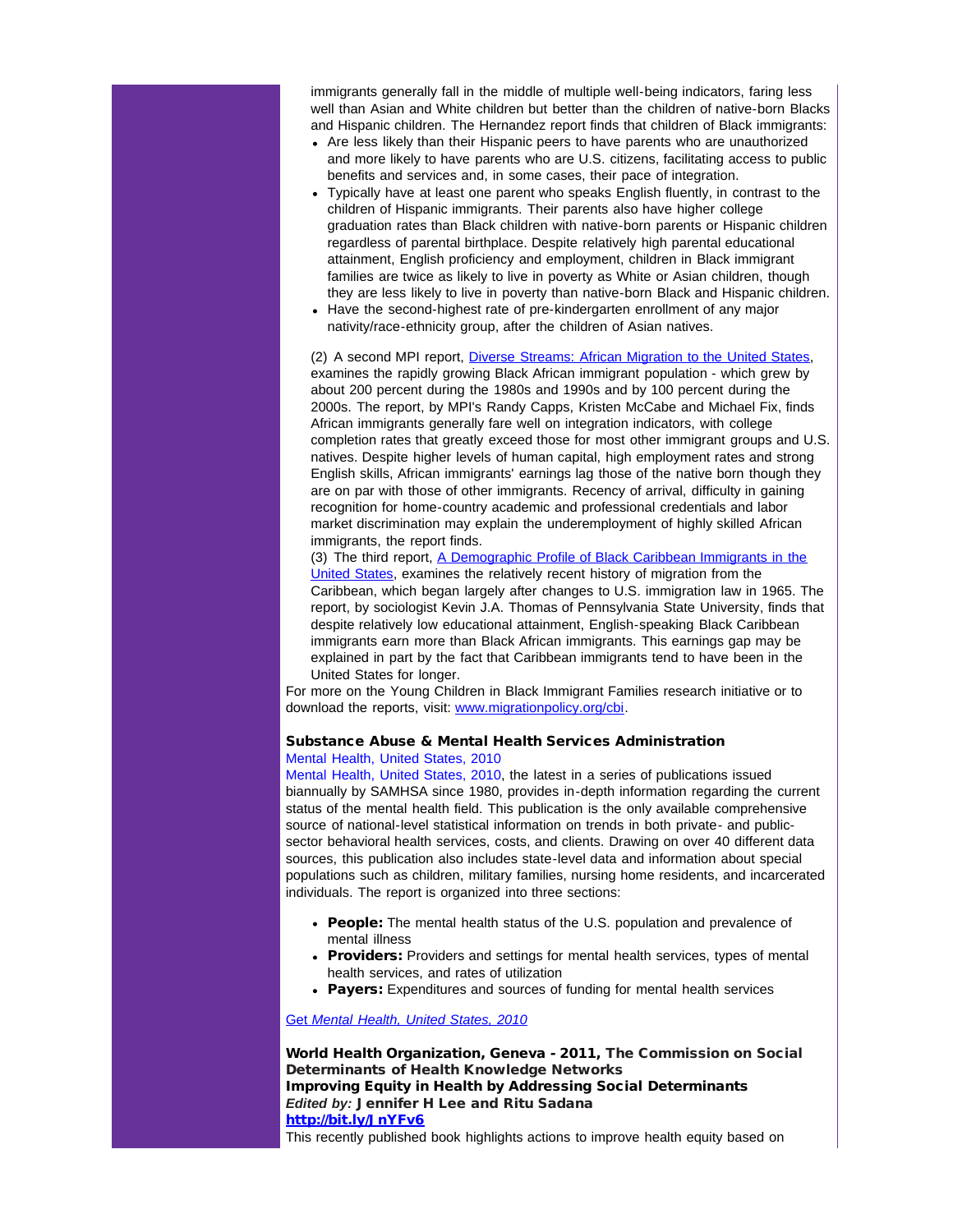findings from the nine global Knowledge Networks that were established during the WHO Commission on Social Determinants of Health. Their task was to synthesize existing evidence and identify effective and appropriate actions to improve health equity in nine thematic areas:

- globalization;

- gender;

- social exclusion;
- early child development;
- urban settings;
- employment conditions;
- health systems;
- public health programs; and
- measurement and evidence.

The evidence reinforces the fundamental impact of social determinants on health outcomes and in creating health inequities.

"... the Commission was designed to marshal this existing knowledge about what can be done to promote health equity and by so doing to focus global attention on the challenges of achieving greater health equity within and between countries." "Across the knowledge networks, there are common actions that were identified as key to reducing inequities in health related to social determinants: increase universal access to public education, establish a minimum living wage, improve social protection, and

reduce discrimination based on gender, race, ethnicity, etc."

"A rigorous understanding of the distribution of health outcomes and opportunities across socioeconomic groups is an essential tool for policy-makers to appropriately and effectively tailor interventions that address patterns of health inequity."

"Effective action to address the social determinants of health requires us all to rethink dominant understandings of the way in which population health is improved and health inequities reduced."

The chapters communicate that in order to address the underlying causes of health inequities, multiple and sustained action across sectors are required and provide recommendations for doing so...The report by the Commission on Social Determinants of Health represents a watershed moment in public health. It marks the first systematic and truly comprehensive attempt to draw together data and evidence on social determinants that is pluralistic and diverse methodologically, empirically and theoretically. It is a rallying cry for political action in support of the action against those elements which do so much damage to human health, and it is an important signpost for action political and scientific...Recently, WHO convened a global conference in Rio de Janeiro, Brazil to build support for the implementation of action on social determinants of health. The conference provided a global platform for dialogue on how to implement the recommendations from the Commission's report on all socioeconomic groups and at rate of improvement that increases at each step down the socioeconomic ladder... At the conclusion of the conference, 125 participating Member States adopted the Rio Political Declaration on Social Determinants of Health pledging to work towards reducing health inequities by taking action across five core areas related to the evidence synthesized across this book:

1) Adopt better governance for health and development;

2) Promote participation in policy-making and implementation;

4) Strengthen global governance and collaboration; and

5) Monitor progress and increase accountability (WHO, 2011).

The evidence compels action and the momentum generated by the Rio Declaration confirms that it is imperative for all to act to reduce health inequities..." **Contents** 

*Preface*

1. Strengthening efforts to improve health equity, *Ritu Sadana, Sarah Simpson, Jennie Popay, Daniel Albrecht, Ahmad Reza Hosseinpoor and Tord Kjellstrom*

2. Globalization: the global marketplace and social determinants of health, *Ted Schrecker and Ronald Labonté*

3. Gender inequity in health, *Gita Sen and Piroska Östlin*

4. Social exclusion and health inequalities: definitions, policies and actions, *Jennie Popay, Sarah Escorel, Mario Hernández, Heidi B. Johnston, Jane Mathieson and Laetitia Rispel*

5. Early child development: a powerful equalizer, *Arjumand Siddiqi, Emily Hertzman, Lori G. Irwin and Clyde Hertzman*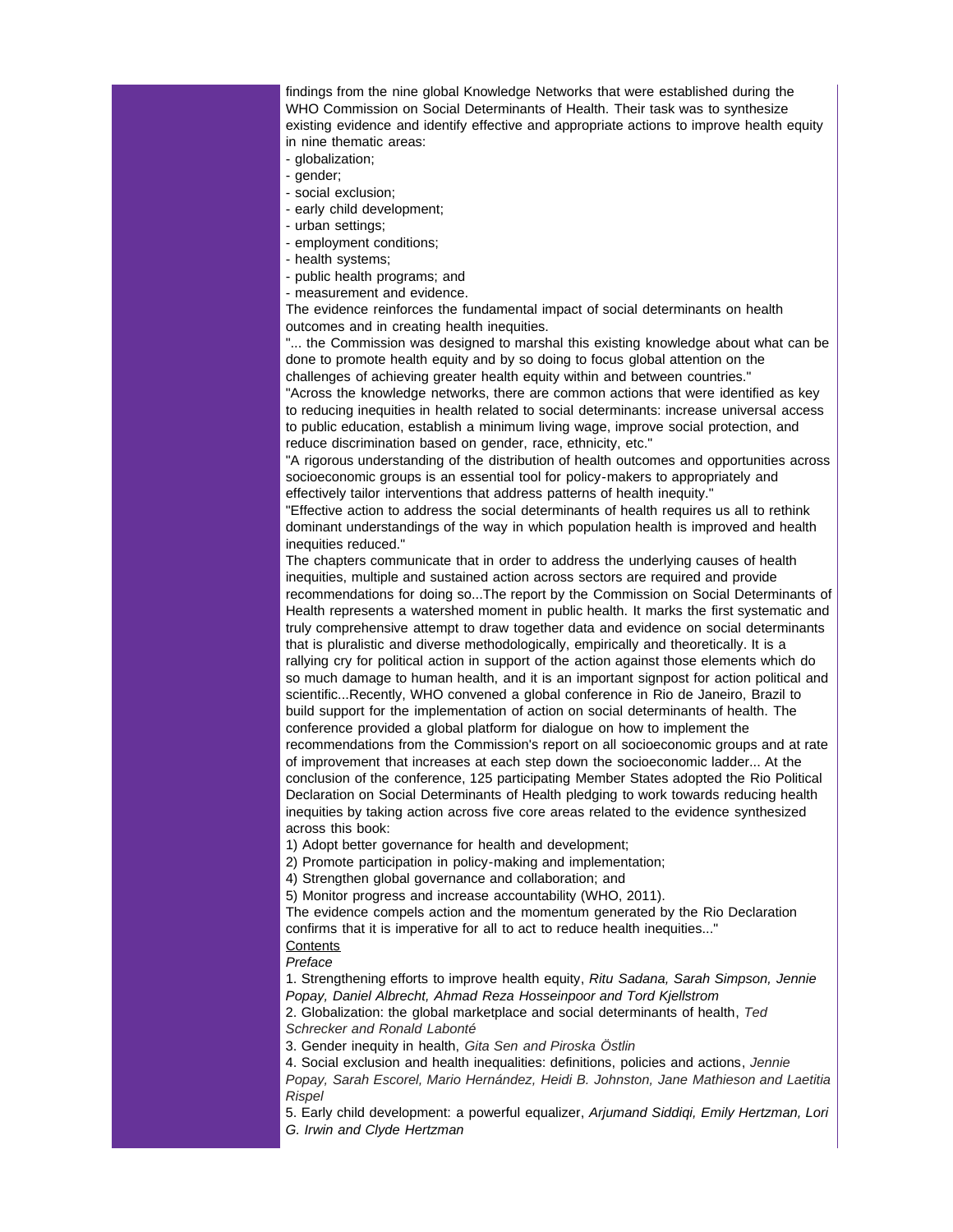6. Urban settings: our cities, our health, our future, *Jostacio Lapitan, Jennifer H. Lee and Tord Kjellstrom*

7. Employment and working conditions as health determinants, *Joan Benach and Carles Muntaner with the EMCONET*

8. Challenging inequity through health systems, *Lucy Gilson, Jane Doherty and Rene Loewenson*

9. Reducing health inequities through public health programmes, *Erik Blas and Anand Sivasankara Kurup*

10. Measuring the social determinants of health: theoretical and empirical challenges, *Josiane Bonnefoy, Antony Morgan, Emma Doohan, Jennie Popay, Johan Mackenbach and Michael P. Kelly*

11. The way forward: acting on the evidence and filling knowledge gaps, *Jennifer H. Lee and Ritu Sadana*

#### **Website**

## Research for Organizing A Toolkit for Participatory Action Research

## [http://www.researchfororganizing.org/](http://r20.rs6.net/tn.jsp?t=u77nqxjab.0.xlitqxjab.5gytkqcab.1&ts=S0765&p=http%3A%2F%2Fwww.researchfororganizing.org%2F)

Research for Organizing is A Toolkit for Participatory Action Research from the Community Development Project in New York City. As explained on the toolkit website, "the toolkit is designed for organizations and individuals that want to use participatory action research (PAR) to support their work towards social justice. PAR helps us to analyze and document the problems that we see in our communities; allows us to generate data and evidence that strengthens our social justice work and ensures that we are the experts about the issues that face our communities. In this toolkit you will find case studies, workshops, worksheets and templates that you can download and tailor to meet your needs."

#### The National Association of County and City Health Officials Roots of Health Inequity: Free Web-Based Course

[http://naccho.createsend3.com/t/j-l-flrwk-blhurkuk-w/](http://r20.rs6.net/tn.jsp?t=u77nqxjab.0.ylitqxjab.5gytkqcab.1&ts=S0765&p=http%3A%2F%2Fnaccho.createsend3.com%2Ft%2Fj-l-flrwk-blhurkuk-w%2F) The National Association of County and City Health Officials launched Roots of Health Inequity, the first comprehensive webbased curriculum about the root causes of health inequity. Go to

[www.rootsofhealthinequity.org](http://r20.rs6.net/tn.jsp?t=u77nqxjab.0.9litqxjab.5gytkqcab.1&ts=S0765&p=http%3A%2F%2Fwww.rootsofhealthinequity.org) for a free course and learning collaborative about concepts and strategies for taking action on health inequities. Based on a social justice framework,

Roots of Health Inequity includes five course units featuring interactive presentations and case studies, readings, videos, audio, and group-directed discussions. Use Roots of Health Inequity to orient staff and students, inform strategic planning processes, and develop an organizational culture committed

to tackling health inequities. Build a community of peers committed to tackling the root causes of

health inequity.

\* Examine and discuss critical concepts in the field of health equity.

\* Meet, learn, and strategize with colleagues within your organization and across the country.

\* Hear from well-known practitioners and educators in the field.

\* Access free syllabi, resources, and presentations for school-based courses.

\* Earn Continuing Education (CE) credits for the first unit "Where Do We Start?" (<[http://naccho.createsend3.com/t/j-l-flrwk-blhurkuk-yu/](http://r20.rs6.net/tn.jsp?t=u77nqxjab.0.6litqxjab.5gytkqcab.1&ts=S0765&p=http%3A%2F%2Fnaccho.createsend3.com%2Ft%2Fj-l-flrwk-blhurkuk-yu%2F)). A wealth of research has documented the deep connection between lived experience, social injustice, and inequities in rates of illness and

death among different populations. Health status is lower, death rates are higher, and life spans are shorter among communities that face systemic social injustices. In the face of staggering and rising

levels of social and economic inequality not seen since the Great Depression, health inequities can only grow more entrenched. Meaningful responses to these complex issues include equipping the

workforce with new approaches and the support of a community of peers ready to act. Roots of Health Inequity attempts to do just that.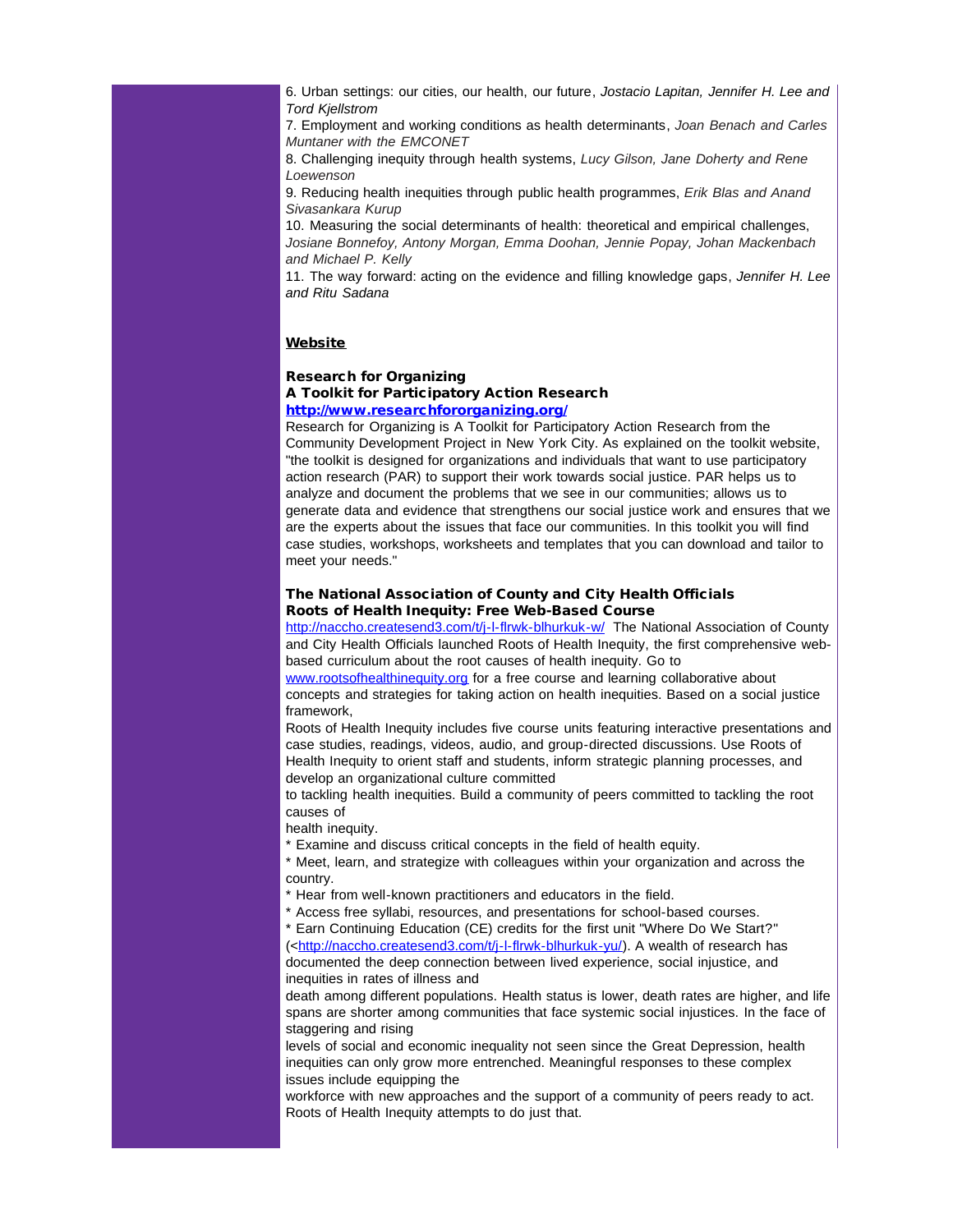## **Others**

#### National Cancer Institute, Division of Cancer Control and Population Sciences, Surveillance Research Program and Applied Research Program

#### New Release of HD\*Calc Version 1.2.1

[http://seer.cancer.gov/hdcalc/.](http://r20.rs6.net/tn.jsp?t=u77nqxjab.0.gvzetadab.5gytkqcab.1&ts=S0765&p=http%3A%2F%2Fseer.cancer.gov%2Fhdcalc%2F) The Health Disparities Calculator (HD\*Calc) is a statistical software program that generates multiple summary measures for evaluating and monitoring health disparities. Data such as cancer rates, survival, and stage at diagnosis, which are categorized by groups such as ethnicity, race, socioeconomic status, and geographic areas, can be used with HD\*Calc to generate 11 absolute and relative summary measures of disparity. Its use is not limited to the cancer domain. HD\*Calc can be used either as an extension of SEER\*Stat, which allows users to import Surveillance, Epidemiology and End Results (SEER) data, or on its own with other population-based health data, such as from the National Health Interview Survey, California Health Interview Survey, Tobacco Use Supplement to the Current Population Survey, and National Health and Nutrition Examination Survey. New features:

\* The SEER\*Stat dictionary file now allows users importing data from SEER\*Stat to select variable types (i.e., time, disparity, stratification).

\* Users can now specify more than one Disparity variable (which HD\*Calc will combine). \* Data are exportable to the Joinpoint Regression Program, allowing users to compute confidence intervals and test for significance in trends.

HD<sup>\*</sup>Calc is located on the SEER Web site at [http://seer.cancer.gov/hdcalc/.](http://r20.rs6.net/tn.jsp?t=u77nqxjab.0.gvzetadab.5gytkqcab.1&ts=S0765&p=http%3A%2F%2Fseer.cancer.gov%2Fhdcalc%2F) This work is supported by the Surveillance Research Program and Applied Research Program within the Division of Cancer Control and Population Sciences at the National Cancer Institute.

## National Cancer Institute and the Substance Abuse and Mental Health Services Administration

#### Research-tested Intervention Program

Research-tested Intervention Programs (RTIPs) is a searchable database of cancer control interventions and program materials and is designed to provide program planners and public health practitioners easy and immediate access to research-tested materials. Sponsored by the National Cancer Institute (NCI) and the Substance Abuse and Mental Health Services Administration (SAMHSA), the online directory provides a review of programs available for use in a community or clinical setting. More information can be found at [http://bit.ly/JzLROj.](http://r20.rs6.net/tn.jsp?t=u77nqxjab.0.4litqxjab.5gytkqcab.1&ts=S0765&p=http%3A%2F%2Fbit.ly%2FJzLROj)

## Southern Jamaica Plain Health Center

## Project on Racial Healing in Boston's Jamaica Plain Neighborhood [http://youtu.be/QtDfajOTayM](http://r20.rs6.net/tn.jsp?t=u77nqxjab.0.amitqxjab.5gytkqcab.1&ts=S0765&p=http%3A%2F%2Fyoutu.be%2FQtDfajOTayM)

For the last two years, I have been humbled to bear witness to an incredible youth racial healing project in Boston's Jamaica Plain neighborhood. As an approach to improving community health, the Southern Jamaica Plain Health Center brought together 16 youth, half of whom identify as white and half of whom identify as people of color, to participate in a year-long racial healing and reconciliation process. Through readings, racial affinity groups, workshops, healing circles and speak outs, the youth are challenged to move beyond purely intellectual conversations about race and racism and are supported by each other and a team of community organizers and social workers, to experience the feelings that come up when we talk about racism and understand the ways it shapes our existence. The youth invited a camera to follow some of their activities, community teachings, and an emotional speak out activity. I am thrilled to share with you this video documenting part of their process and their call to action: [http://youtu.be/QtDfajOTayM.](http://r20.rs6.net/tn.jsp?t=u77nqxjab.0.amitqxjab.5gytkqcab.1&ts=S0765&p=http%3A%2F%2Fyoutu.be%2FQtDfajOTayM) Please take 15mins to watch this video and allow yourself to have, and even express, the feelings that come up. That is their charge to us. Racial healing is the work required for and by each of us so we can live into our full humanity. "Racial ([http://search.twitter.com/search?q=%23racialequity](http://r20.rs6.net/tn.jsp?t=u77nqxjab.0.bmitqxjab.5gytkqcab.1&ts=S0765&p=http%3A%2F%2Fsearch.twitter.com%2Fsearch%3Fq%3D%2523racialequity) ) equity is about the system, racial healing is about the individual. This is what America Healing is about." - Rinku Sen, Applied Research Center ([http://www.arc.org/](http://r20.rs6.net/tn.jsp?t=u77nqxjab.0.cmitqxjab.5gytkqcab.1&ts=S0765&p=http%3A%2F%2Fwww.arc.org%2F)). Please share this video widely! And check out the WK Kellogg Foundation's racial healing efforts ([http://www.wkkf.org/what](http://r20.rs6.net/tn.jsp?t=u77nqxjab.0.dmitqxjab.5gytkqcab.1&ts=S0765&p=http%3A%2F%2Fwww.wkkf.org%2Fwhat-we-support%2Fracial-equity%2Fspecial-report-on-racial-healing.aspx)[we-support/racial-equity/special-report-on-racial-healing.aspx](http://r20.rs6.net/tn.jsp?t=u77nqxjab.0.dmitqxjab.5gytkqcab.1&ts=S0765&p=http%3A%2F%2Fwww.wkkf.org%2Fwhat-we-support%2Fracial-equity%2Fspecial-report-on-racial-healing.aspx) ). Nashira Baril, MPH

Co-Director, Center for Health Equity and Social Justice